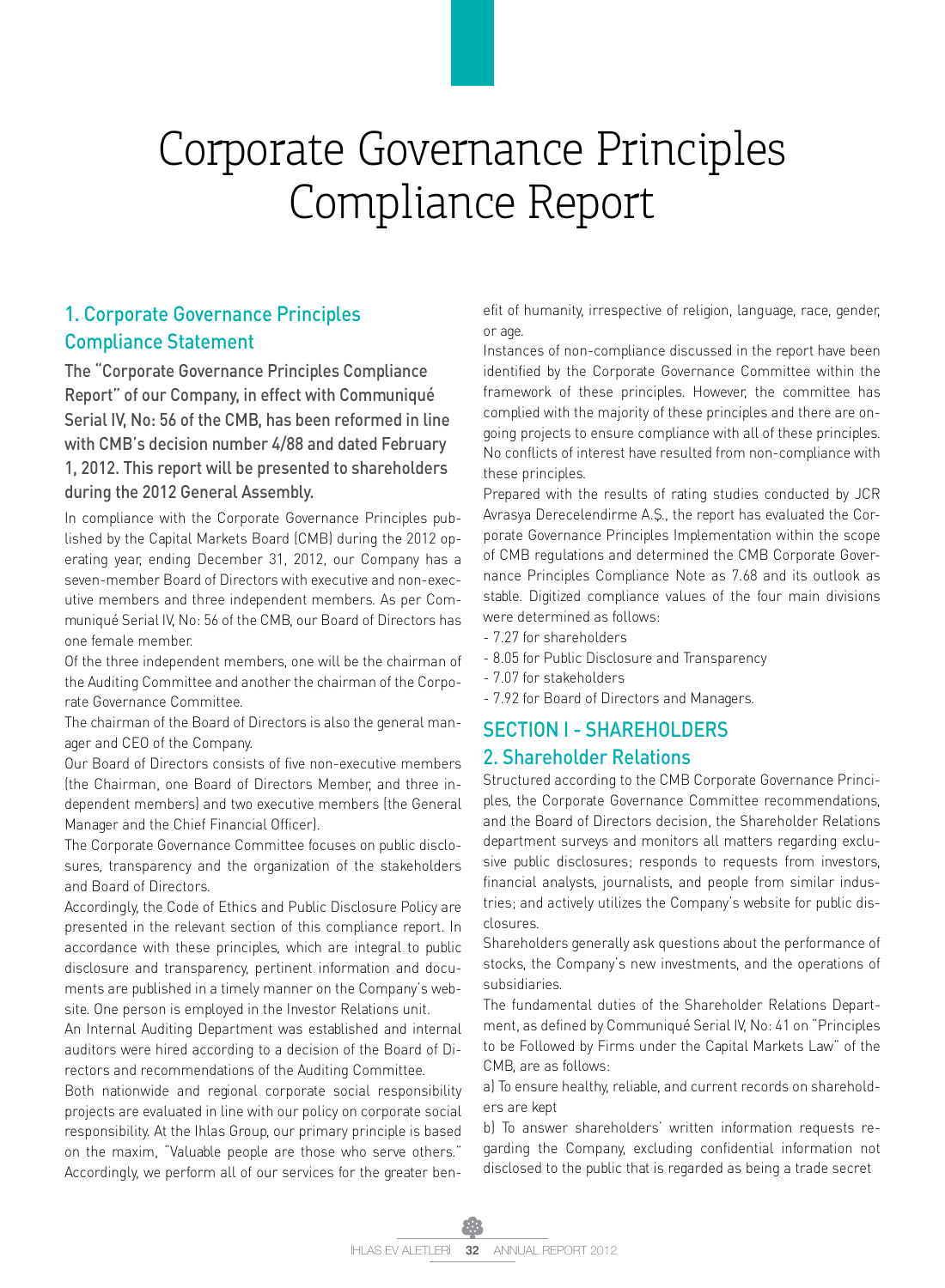c) To ensure the General Assembly is held in line with the legislation in effect, the articles of association, and other internal regulations of the Company

d) To prepare the documents shareholders will use during the General Assembly

e) To record voting results and report results

f) To observe and monitor all issues related to public disclosure, including the Company's regulations and disclosure policy

Uğur Kurt was charged with fulfilling obligations stemming from the Capital Market legislation stated in paragraph 1 of Article 8 of the Communiqué Serial IV, No: 41 on "Principles to be Followed by Firms under the Capital Markets Law" of the CMB. He holds a Capital Market Activities Advanced Level License certificate.

#### Contact Information:

| Unit Manager                                              | : Uğur Kurt              |  |  |  |  |  |
|-----------------------------------------------------------|--------------------------|--|--|--|--|--|
| Phone                                                     | $: 02128753562(155-156)$ |  |  |  |  |  |
| Fax                                                       | : 0 212 875 39 87        |  |  |  |  |  |
| E mail                                                    | : yatirimci@iea.com.tr   |  |  |  |  |  |
| Mailing Address : Mermerciler Sanayi Sitesi 7. Cad. No:12 |                          |  |  |  |  |  |
| 34524 Beylikdüzü/İstanbul                                 |                          |  |  |  |  |  |

In 2012, 46 requests via email and phone were received from shareholders regarding the Company.

## 3. The Use of Shareholders Rights to Obtain Information

During 2012, shareholders' questions regarding the Company's activities and stock exchange performance have been answered in line with the relevant regulations. Information requests from shareholders are evaluated by the relevant departments, according to the law and the Articles of Association.

Developments affecting shareholders' use of rights are discussed in the Company Information Disclosure Policy.

Although the Articles of Association do not contain regulations regarding a special auditor, there have been no requests to appoint a special auditor for this reporting period or any previous reporting periods.

### 4. General Assemblies

The Ordinary General Assembly for 2011 fiscal year was held at 10:00 on Thursday, May 31, 2012, at the Company headquarters. The invitation to the meeting was announced with a Special Case Disclosure to the ISE on May 7, 2012 and published in issue No. 8062, dated May 7, 2012 of the Turkish Trade Registry Gazette, and in the daily newspaper, Türkiye, Issue No. 15028, dated May 8, 2012 and in the daily newspaper, Dünya, in Issue No. 10573-9397, dated May 8, 2012, according to regulations and the Articles of Association.

The attendance quorum from the relevant articles of the Turkish Commercial Code was met, with 25.19 percent of stakeholders attending the meeting on May 31, 2012.

Prior to the meeting, shareholders were provided with the Board of Directors report, the auditors' report and the summary of the independent auditors report, the financial statements, and the profit distribution proposal for 2011 from the Company website. Also, the above information was shared with shareholders through the General Assembly Disclosure Document page on the website and the Public Disclosure Platform (KAP).

Shareholders did not present questions outside the agenda nor were any proposals submitted.

The Articles of Association do not include provisions that allow the General Shareholders Meeting to take important decisions on matters such as the divestiture, sale, purchase, or lease of assets. The Company's Board of Directors acts in accordance with current legislation and the Articles of Association for matters pertinent to non-divestiture of assets in order to perform the responsibilities outlined in the Articles of Association regarding purpose and subject.

The amendments of the following articles of the Company's Articles of Association, approved by the Turkish Prime Ministry Capital Markets Board and the Turkish Ministry of Industry and Technology General Directorate of Domestic Trade, were accepted by majority vote:

3. (Purpose and Subject), 4. (Company Headquarters and Branches), 6. (Description of Capital and Shares), 7. (Board of Directors), 10. (Term of the Board of Directors), 12. (Duties, Representation, and Binding Rights of the Board of Directors), 13. (Remuneration of the Board of Directors), 17. (General Assembly), 19. (Having a Commissioner Present at the Assembly), 20. (General Assembly and Decision Quorum), 24. (Declaration), 26. (Amendment of the Articles of Association), 27. (Annual Reports), 32. (Articles of Association to be Sent to the Ministry), 33. (Legal Provisions), 34. (Capital Markets Tools)

The announcement for the General Assembly is made at least three weeks prior to the date of the assembly, using all channels of communication, including electronic communication in addi-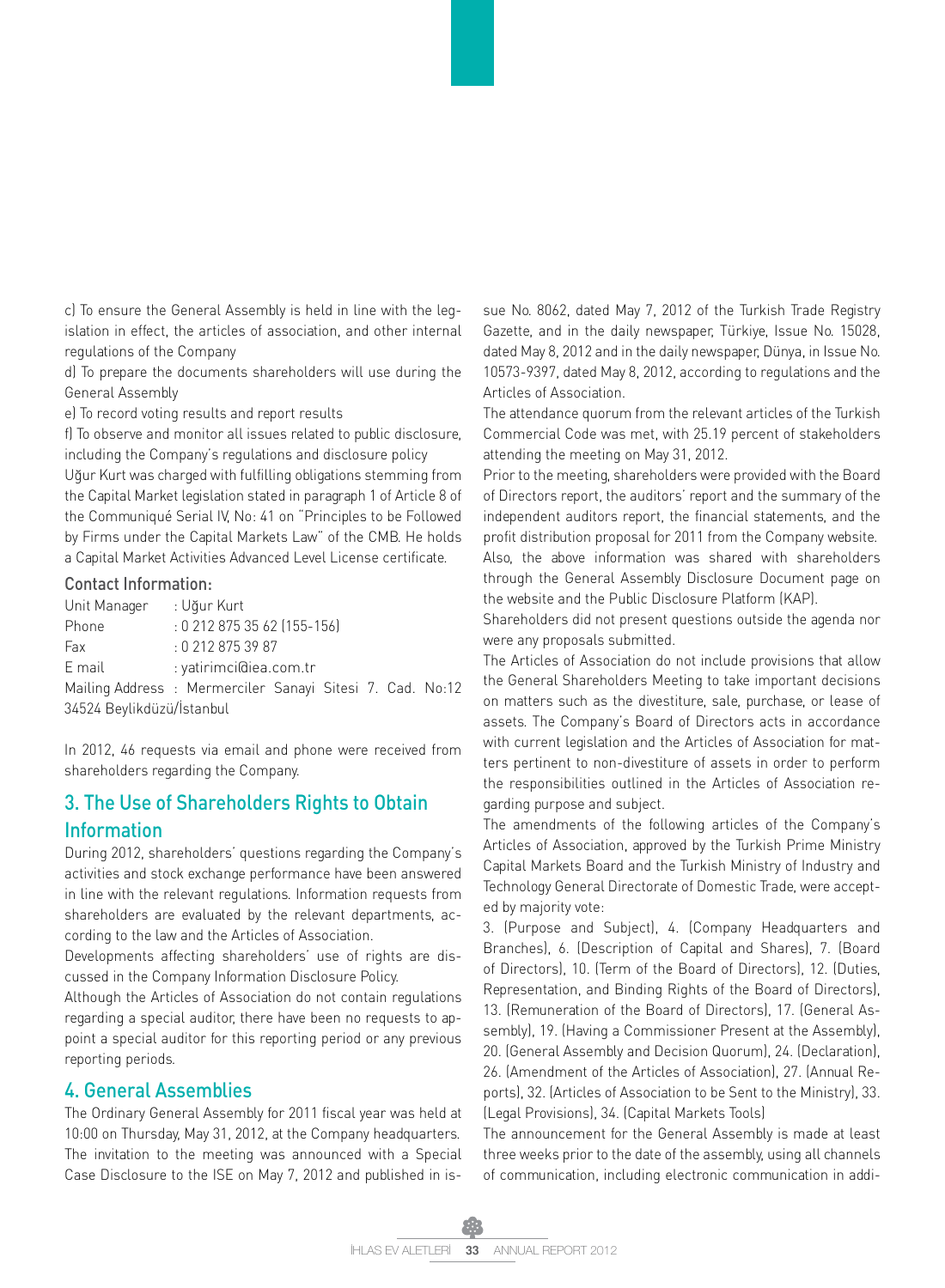tion to the ways outlined by the law, in order to reach maximum number of shareholders possible.

Along with the General Assembly announcement and the notifications and disclosures the Company must report according to the law, the following areas are shared with the shareholders:

a) Total number of shares and voting rights, as well as privileged shares in the Company capital, if any, and the number of shares and voting rights representing each of the privileged share groups as of the date of the announcement,

b) Changes in the management and activities of the Company and/or the Company's subsidiaries and joint ventures that will affect the Company's activities significantly, and that have occurred in the past fiscal year or is planned to take place in the next fiscal year, the reasons for these changes, and Annual Reports and financial statements for the past two periods for all of the organizations partaking in these changes,

c) If the dismissal, change, or election of any Board of Directors members is on the General Assembly agenda, reasons are given for dismissal and/or change, and information on the Board of Directors member candidates,

d) Requests to put a topic on the agenda from shareholders, the CMB, and/or other public institutions and organizations,

e) If amending the articles of association is on the agenda, then the Board of Directors decision, as well as the former and updated version of the articles of association are shared.

Regarding the fulfillment of duties described in paragraph (c), the Company should disclose the following information regarding the Board of Directors candidates to the public within one week following the General Assembly announcement: Curriculum Vitae, duties and responsibilities held in the last ten years, reasons for severance, nature of relationship with the Company and the Company's subsidiaries and their relevance, whether they are independent, and similar topics that can affect the Company if they are elected.

General Assembly agenda items are to be stated clearly in such a way that will not result in different interpretations. Phrases like "other" and "various" should be avoided in the agenda. Information to be shared prior to the General Assembly should be given with reference to the relevant agenda item.

The General Assembly should be organized so that it encourages the participation of shareholders, does not create inequality, and incurs minimal cost to attendees and shareholders. With this in mind the General Assembly is held at the location where the majority of shareholders are located and it is stated as such in the Articles of Association.

In order to present the necessary information and respond to any questions, the Board of Directors members, other related persons, officers responsible for compiling financial statements, and auditors must be present at the General Assembly.

When preparing the agenda, the Board of Directors should take into consideration requests for topics to be included received in writing by the Shareholder Relations Department from shareholders. If the Board of Directors do not accept the inclusion of topics proposed by shareholders in the agenda, the topics that have been rejected and the reasons for not accepting them must be explained during the General Assembly.

The Chair of the General Assembly should try to ensure that topics on the agenda are conveyed in a subjective, clear, understandable, and detailed manner during the General Assembly. Shareholders are given equal opportunities to express their thoughts and ask questions. The Chair of the General Assembly ensures that all questions asked by shareholders during the General Assembly, given that answers do not involve dispensing trade secrets, are answered then and there. If the questions asked are not related to the agenda or if they are complex and comprehensive enough that they cannot be answered immediately, the Shareholder Relations Department should provide a written answer within 30 business days.

The Company should establish and submit its donation and aid policies for approval. Shareholders should be notified of the amounts of all donations and aid given made during the reporting period, as well as the benefactors, in line with the policy approved by the General Assembly. Also reported are any changes to the policy as a separate item in the agenda.

General Assemblies can be opened to the public, including the media and stakeholders. These attendees do not have the right to speak; a provision regarding this can be inserted into the Articles of Association.

#### 5. Voting Rights and Minority Rights

VOTE: (Turkish Trade Registry Gazette, Issue No. 3821, published July 5, 1995)

Article 21: Shareholders or their proxies have one vote for each of the shares they have or represent at the Company's Ordinary and Extraordinary General Assemblies.

LIMITATIONS TO VOTING RIGHTS: (Turkish Trade Registry Ga-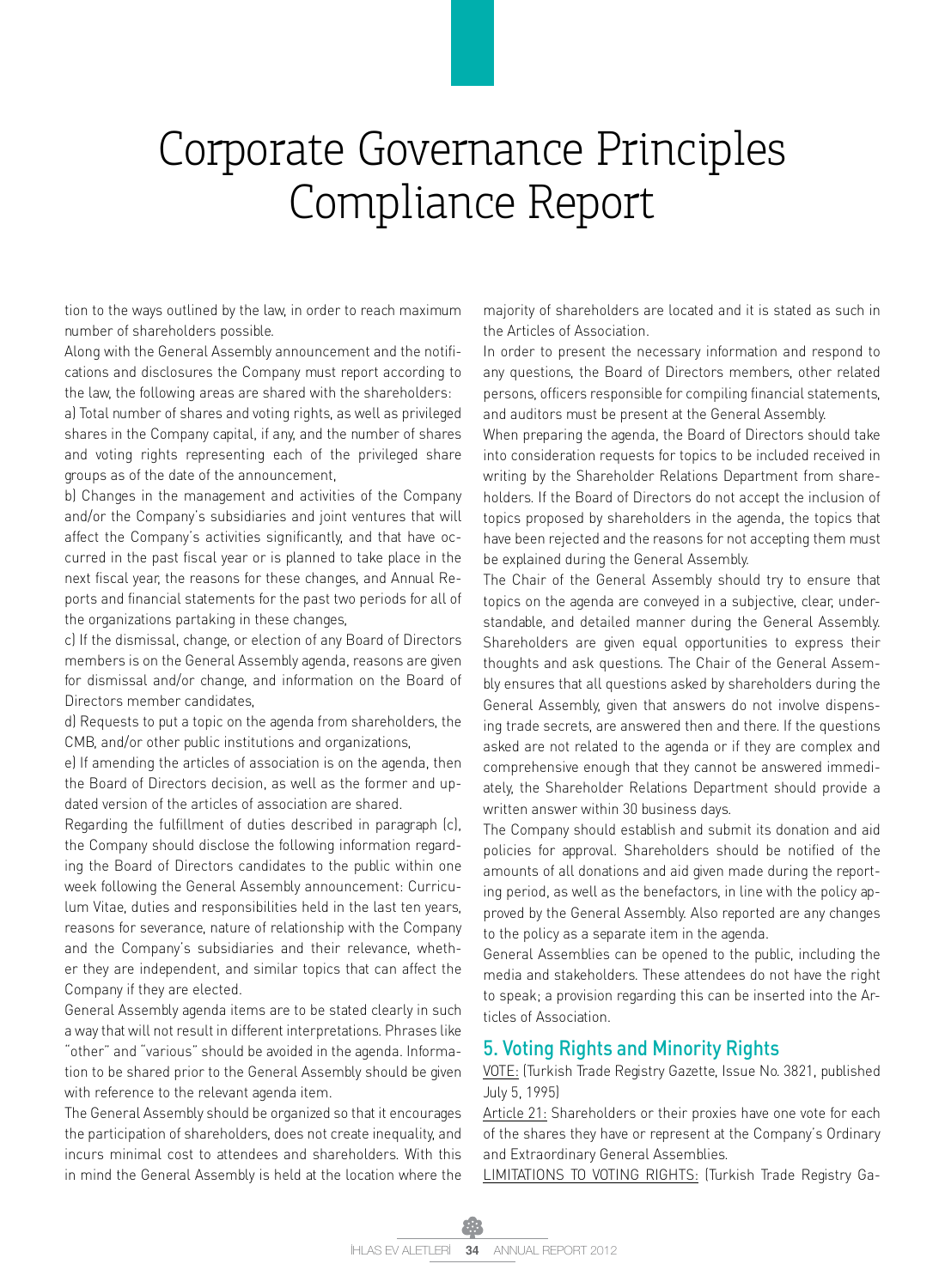zette, Issue No. 3821, published July 5, 1995)

Article 22: Shareholders cannot vote in the meetings on personal cases or circumstances related to themselves, their spouses, or relatives of Company employees.

Companies that have mutual ownership may cast their votes through representation provided that these votes lead to shareholder sovereignty; there were no requests to represent minority shares in management. The Articles of Association do not contain any cumulative voting procedures. The Articles of Association do not contain any cumulative voting procedures.

In the Company's Articles of Association there are no privileged voting rights. However, shareholders in Group A have the privilege to select the majority of the Board of Directors members.

### 6. Dividend Rights

The Company does not have any dividend privileges. The Company has declared its dividend policy to the public and shareholders during the General Assembly. It is included in the Annual Report. The dividend policy can be found on the Company website and the Public Disclosure Platform (KAP).

#### The Company's dividend policy is as follows:

Bearing in mind the sensitive balance between our shareholders' expectations and our Company's need for growth, planned investments, working capital, and profitability, the Company's dividend policy, which enables our investors to receive dividend income, for years after 2011 has been identified as follows:

a) Once the essential legal reserves according to the Turkish Commercial Code, Tax Procedure Law, Capital Markets Law, Capital Markets Board resolutions, and similar regulations, as well as the relevant articles of the Company's Articles of Asso-

ciation have been set aside, the distributable profit is identified. b) Taking into consideration our Company's growth trend, profitability, strategic goals, investment projects, and funds needed for the working capital, the minimum payout ratios identified by the Capital Markets Board, in line with the Turkish Commercial Code, Tax Procedure Law, Capital Markets Law, Capital Markets Board resolutions, and similar regulations, as well as the relevant articles of the Company's Articles of Association, will be distributed.

Bearing our Company's profit distribution potential in mind, it is always possible for the Board of Directors to decide to distribute profits above the minimum payout ratio, and to submit this decision for approval at the General Assembly.

c) If a decision to distribute profits is made, the Company's Board of Directors decide on whether the distribution will be done in cash and/or in bonus shares. This decision will be subject to the approval of the General Assembly.

d) If, at the General Assembly, the Board of Directors propose not to distribute the profits, the reasons underlying this decision and how the profit will be used should be presented to the shareholders. Moreover, this must be included in the Annual Report, registration statements, and the circular.

e) There are no privileges in dividend distribution. Dividends are distributed equally to all existing shares, notwithstanding the date of issue or acquisition.

f) There are no articles in our Articles of Association regarding the distribution of dividends to managers and employees.

g) Once approved by the General Assembly, dividends will be paid out to shareholders on the date determined by the General Assembly, without exceeding the legal time frame and complying with regulations and Article 30 of the Company's Articles of Association.

h) The Company management will notify the public of all donations and aid given during the year and any additional payments planned to be made at the end of the year.

i) When distributing dividends, the Company management should seek a steady balance between the interests of shareholders and the interests of the Company.

According to Article 29 of the Company's Articles of Association regarding the determination and distribution of profits:

#### FORMERLY

#### PROFIT DISTRIBUTION

(Turkish Trade Registry Gazette, Issue No. 4720,

published January 29, 1999)

Article 29:

Upon deducting the Company's common expenses and mandatory expenses such as various depreciation calculated at the end of the fiscal year, the remaining net profit shown on the annual balance sheet is distributed as follows:

Upon deducting the Company's common expenses and mandatory expenses such as various depreciation calculated at the end of the fiscal year, the remaining net profit shown on the annual balance sheet is distributed as follows: Legal Reserves: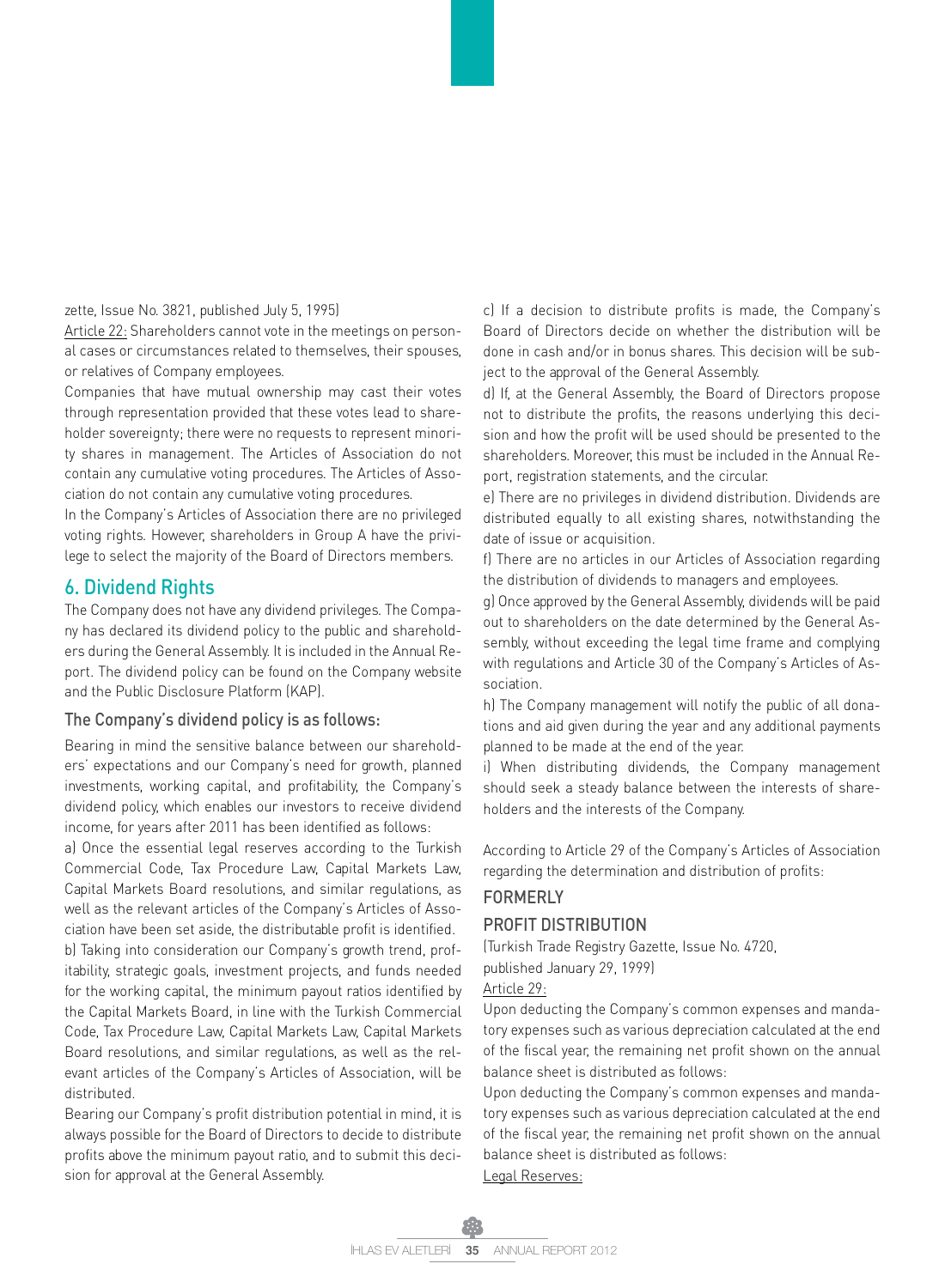a. Five percent is set aside as legal reserves. (Turkish Commercial Law, Article 466/1)

Financial Liabilities:

b. The amount for the current legal entity taxes for the Company is set aside.

#### Primary Dividend:

The primary dividends at a rate and an amount determined by the CMB are set aside from the remaining sum.

#### Secondary Dividends:

d. After the items in paragraphs a, b, and c above are deducted from the net profits, the General Shareholders Meeting is authorized to distribute all or part of the remaining sum as secondary dividends or recognize this sum on the balance sheet as end-of-quarter profits. (Turkish Commercial Code, Article 466/3 reserved.)

e. Unless reserves required by law and shareholder primary dividends are set aside according to the Articles of Association, no other reserves may be allocated and no profits may be carried over to the following year. In addition, members of the Board of Directors, officers, employees, or laborers may not receive shares from the profit, unless primary dividends are distributed. An application was submitted to the Capital Markets Board on February 14, 2013 to amend the Articles of Association. Amended texts for the relevant Articles are shown below.

#### **REVISION**

#### CALCULATION AND DISTRIBUTION OF PROFITS:

#### Article 29:

#### A- Dividends

Company profit is determined based on the Turkish Commercial Code, Capital Markets Law, and internationally accepted accounting principles. It is the amount remaining in the annual balance sheet after the Company's general costs and sums that must be paid and set aside by the Company, such as depreciation and any mandatory taxes incurred by the Company's legal entity, are deducted from the income identified at the end of the fiscal year. Once accumulated loss from previous year is deducted from this amount, the balance is distributed as described below. General Legal Reserves:

a) Five percent of the net profit, not to exceed one fifth of the paid capital, is set aside as legal reserves.

#### Primary Dividend:

b) If applicable, the sum of donations made during the year is

added to the remaining amount. Based on this amount, the primary dividend is set aside in line with the Turkish Commercial Code and the Capital Markets Law.

c) Once the above items have been deducted, the General Assembly has the right to decide to distribute the profit to Board of Directors members, employees, foundations established with various purposes, and similar persons and organizations.

#### Secondary Dividends:

d) After the items described in paragraphs (a), (b), and (c) above have been deducted from the net profit for the period, the General Assembly is authorized to set aside the remaining amount, partially or in full, as secondary dividends or as capital reserves, as per Article 521 of the Turkish Commercial Code.

#### General Legal Reserves:

e) As per the second paragraph of Article 519 of the Turkish Commercial Code, five percent of the amount decided to be distributed to shareholders and anyone else participating in the profits is deducted as profit share; then, one tenth of the remaining amount is added to the general legal reserves.

f) If the legal reserves, dictated by the law, are not set aside, and the dividends for shareholders outlined in the Articles of Association, are not set aside; no additional reserves can be set aside, profits cannot be rolled over to the next year or be distributed to the Board of Directors members or to partnership employees. Furthermore, unless the identified dividend is paid to the shareholders outlined in the Articles of Association, no other dividends can be distributed.

g) Dividends are distributed equally to all existing shares at the date of the dividend distribution, notwithstanding the date of issue or acquisition.

h) The General Assembly decides on how and when to distribute the profits, based on the proposal submitted by the Board of Directors. Provisions in the Capital Markets Law must be complied with.

The decision made by the General Assembly based on these Articles of Association to distribute profits is irreversible.

#### B. Dividend Advances

On the condition that it conforms with the Capital Markets Law and is authorized by the General Assembly, the Board of Directors can distribute dividend advances for the current year. The authority to distribute dividend advances given to the Board of Directors by the General Assembly is limited to the year in which it was issued. Unless the dividend advances from the previous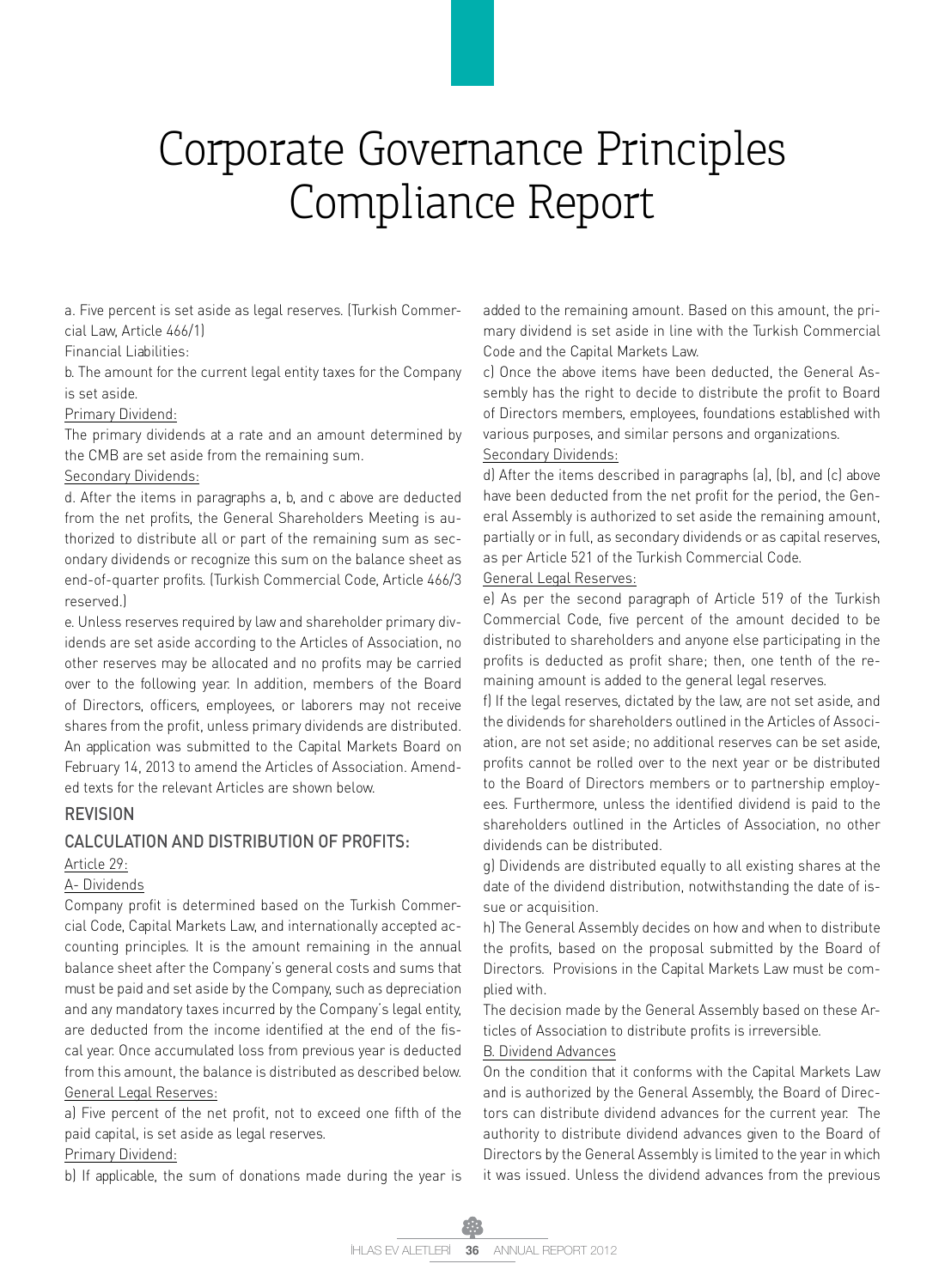year are fully deducted, additional dividend advances or distribution of any dividends may not occur. The General Assembly has accepted unanimously not to distribute any dividends related to the 2011 accounts and to deduct the loss in question from profit in the following periods.

#### 7. Transfer of Shares

The transfer of shares is described in the Company's Articles of Association as follows;

#### FORMERLY

#### TRANSFER OF SHARES:

(Turkish Trade Registry Gazette, Issue No. 3821, published July 5, 1995)

#### Madde 8:

In order for shares registered to shareholders to be transferred, the founding shareholders are given the option to buy the shares at their current value; if none of the founding shareholders buy the shares within a month, the shares may be sold to a third party. Any appropriation made to the contrary is invalid and will not be registered in the share ledger.

The items included in Article 8 apply in instances of pledging, seizure, or other similar rights pertinent to the shares. Preferential rights in Article 8 are reserved in the event of foreclosure sales. If these preferential rights are infringed, the administration commission is authorized to register the sale and transfer or transfer the rights to the share ledger.

However, the shares to be sold, transferred or inherited obligatorily due to seizures, foreclosures, inheritances, or the rights of others in kind arising from the application of Turkish laws, are first offered to Group A shareholders at the current market value. If no response is given to the offer within 30 days, the shares may be sold to third parties.

An application was submitted to Capital Markets Board on February 14, 2013 to amend the Articles of Association.

Amended texts for the relevant Articles are shown below:

### **REVISION**

#### TRANSFER OF SHARES:

#### Article 8:

For the shares of Group A shareholders to be transferred, the shareholder who wishes to transfer their shares must apply to the Board of Directors. The Board of Directors first offer these shares to other shareholders in Group A at the share value of the date of the application. If none of the shareholders in Group A purchase the shares within one month, the shares can be sold to third parties. Any appropriation made to the contrary is invalid and will not be registered in the share ledger.

Shares in Group B can be transferred freely, in line with the Turkish Commercial Code and the Capital Markets Law.

There are no provisions in the Company's Articles of Association that restrict the transfer of shares.

## SECTION II – PUBLIC DISCLOSURE AND **TRANSPARENCY** Public Disclosure Principles and Tools

### 8. Disclosure Policy

The Company's disclosure policy has been announced to the public via the Public Disclosure Platform.

The execution of the public disclosure policy is under the authority and responsibility of the Board of Directors, which has appointed the executive director of Investor Relations and Financial Affairs for the coordination of the disclosure function.

#### Objective:

The objective of Ihlas Ev Aletleri İmalat San. ve Tic. A.Ş. (IHE-VA) is to pursue a transparent and effective disclosure policy to inform shareholders in a simultaneous, complete, transparent, and accurate manner, according to related laws and the CMB Corporate Governance Principles. All information that is not classed as being a trade secret must be disclosed to the public by law. The objective of the disclosure policy is to share the Company's past performance, future expectations, strategies, targets and vision (not including trade secrets) with the public, related authorized entities, existing and potential investors, and shareholders through active and open communications.

In all the public disclosures, IHEVA complies with the CMB legislation and all ISE regulations. Moreover, IHEVA aims to implement the most effective communications policy according to the CMB Corporate Governance Principles.

#### Authority and Responsibilities:

IHEVA's Disclosure Policy has been established by the Board of Directors. At IHEVA, the pursuance, observance and development of the public disclosure policy is under the authority and responsibility of the Board of Directors, which has appointed the executive director of Investor Relations and Financial Affairs for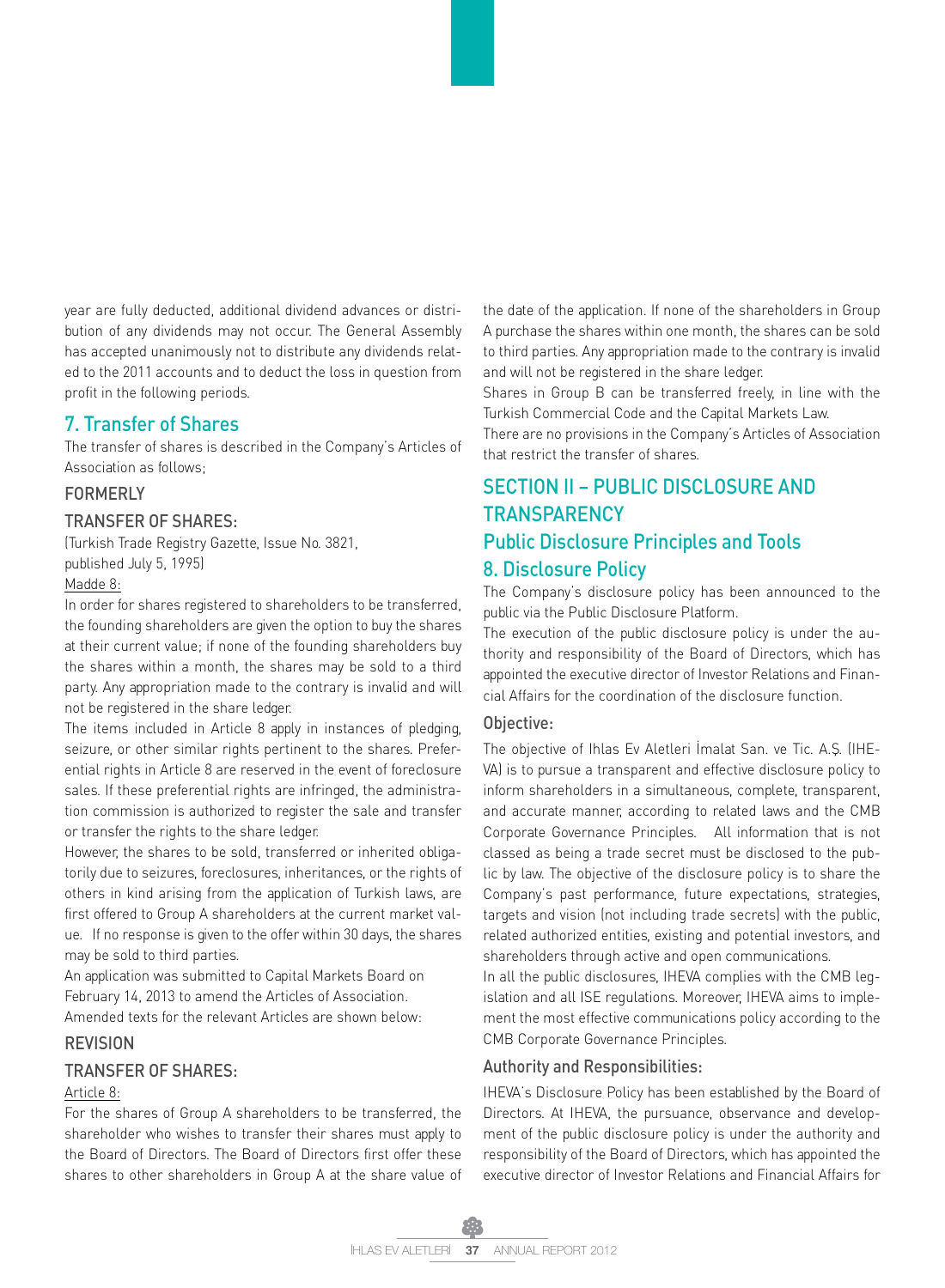the coordination of the disclosure function. Authorized persons fulfill their responsibilities in close cooperation with the Corporate Governance Committee, the Auditing Committee, and the Board of Directors.

#### Methods and Tools:

Information disclosures are made through various tools such as material events disclosures, financial statements and reports, Annual Reports, the Company website, presentations, investor meetings and information notes, and press releases. The key public disclosure methods and tools are as follows:

- Disclosures of material events forwarded to the ISE and international stock exchange markets where the C o m p a ny is listed:
- Financial statements and their footnotes, indepen dent audit reports and declarations periodically forwarded to the ISE and international stock exchanges where the Company is listed. These reports are also available on the Company's website. Annual reports and financial statements are periodically disclosed both in print and in electronic environments through the Company's website.

• Annual reports are presented to interested parties both in print and in electronic environments through the Company's website.

- Corporate Website: www.iea.com.tr
- Notices and announcements are published in the Turkish Trade Registry Gazette and national and local newspapers with high circulation. Also released as necessary are:
- Press releases regarding important developments throughout the year with print and visual media,
- Information on meetings and communications with investors and analysts, either in person or by phone, email, fax, and such.

#### Material Events Disclosures:

IHEVA's material events disclosures are prepared by the Investor Relations unit, under the supervision of the executive director of Financial Affairs. The disclosures are signed by signatory executives and announced according to CMB and ISE regulations.

The Company takes the following measures to ensure the confidentiality of this information until the material events are disclosed to the public:

Great importance is placed on all Company employees' adherence to the rules on the use of insider information in order to ensure that the balance between transparency and protection of the Company's interests is maintained. Various measures are taken to prevent the illegal use of insider information. Documented and disseminated throughout the Company, the "Code of Ethics" expressly states the conduct that must be adopted by IHEVA employees in their business practices.

Information that may be classified as trade secrets, which is acquired during the employment term and belongs to the Company (policy precludes anyone other than authorized parties to have knowledge of this information), is classified as "Company Information". All employees protect and do not release, either directly or indirectly, Company information during or after their employment periods.

#### Confirmation of News or Rumors:

If any news or rumors from media organizations contain any information that has already been made public in material events disclosures, registration statements, circulars, announcements approved by the Board of Directors, and financial statements, and does not provide any additional information, a material events disclosure is not required.

On the other hand, though the related official information may not require a material events disclosure, should the Company request an explanation of the news or rumor in question, this matter is brought forward by the executive director of Financial Affairs and made public through a material events disclosure.

If the news or rumor in question contain any issue that requires a material events disclosure according to the related official information, diligent attention is given to forwarding the required disclosure to the related stock exchange before the start of the opening session, no later than 09:00, without waiting for a warning, statement or request from the Board of Directors or the related stock exchange, to ensure that market transactions and sessions are not interrupted.

#### Public Disclosure of Financial Statements:

The financial statements of IHEVA are prepared according to the provisions specified by the CMB and disclosed to the public after having been audited independently according to the International Standards of Auditing (ISA). Before public disclosure, financial statements and their footnotes are submitted to the Board of Directors for approval with assent obtained from the Auditing Committee according to the Capital Markets Law. After the authorized persons have signed the accuracy statement,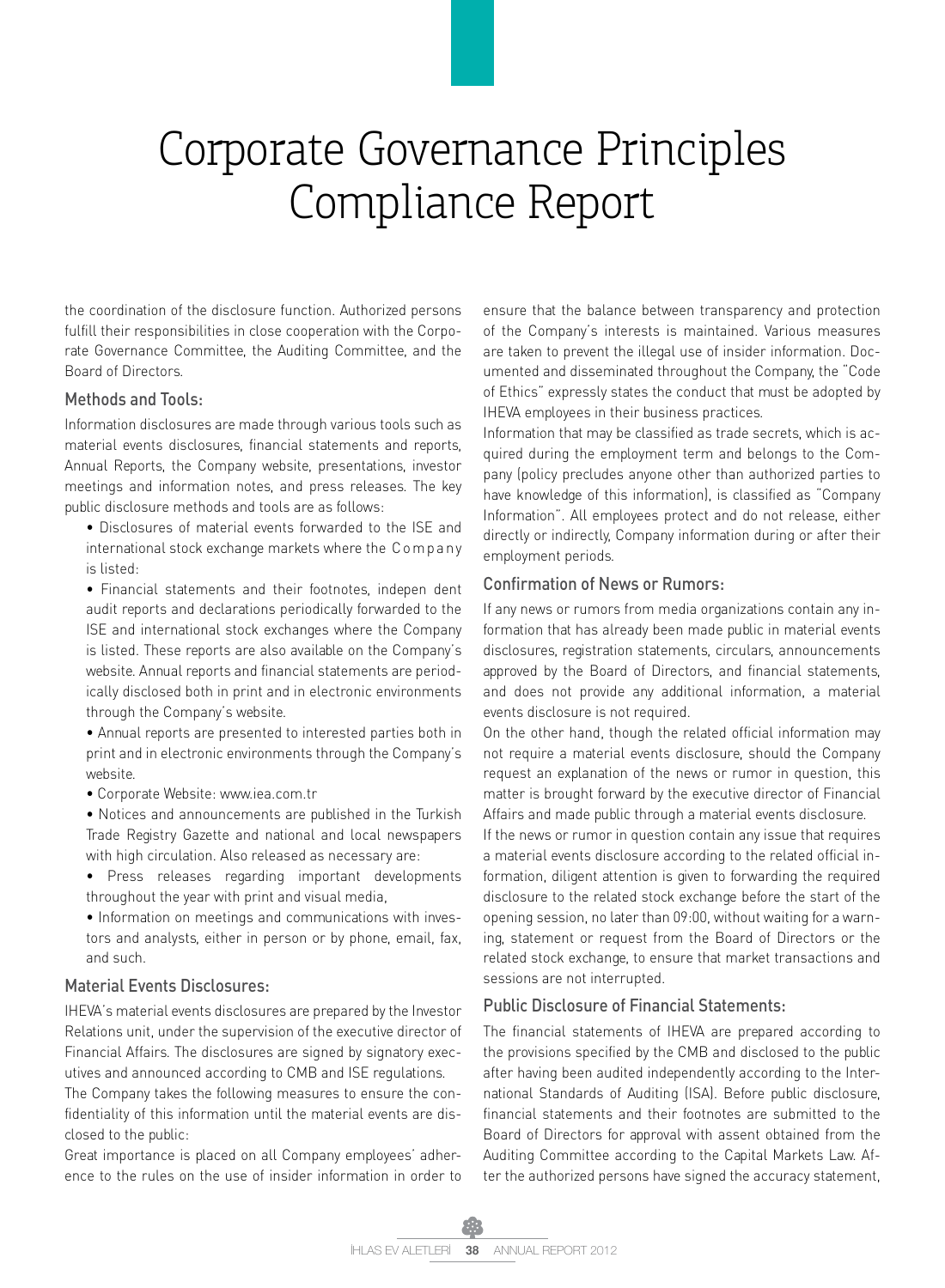then the financial statements and their footnotes and the independent auditing report are sent to the Public Disclosure Platform according to the Capital Markets Law and ISE regulations. The financial statements and their footnotes are retroactively accessible in the Investor section of IHEVA's website. Moreover, the Investor Relations unit prepares periodic presentations on information notes or financial data and ratios, and places them on the corporate website to ensure a better understanding of financial affairs.

#### Annual Report:

The content of the Annual Report is prepared according to international standards, Capital Markets legislation, and CMB Corporate Governance Principles. The Annual Report is then submitted for the approval of the Board of Directors. The Annual Report is made public on the corporate website.

Capital markets participants may obtain the printed version of the Annual Report in Turkish or English from the Investor Relations unit, if requested.

### Appointment of Employees with Administrative Responsibilities:

Employees with access to internal information are given administrative responsibilities according to the scope of the information. However, managers and other staff members with detailed information on the Company's business activities and restricted information, in part or in full, are not considered as having access to internal information as defined above.

However, members of the Board of Directors, the general manager, some of the department directors, and upper management working in the headquarters who not only have detailed information on current business affairs but also on future plans are considered as being employees with access to internal information. A list of employees is prepared in line with these criteria and sent to the Capital Markets Board and the related stock exchanges, if requested, according to the applicable CMB communiqué.

#### The Company Website and Contents:

All mandatory information in the Company's corporate governance principles may be accessed on the Corporate, Human Resources, and Investor pages on IHEVA's website, www.iea.com. tr Most of the information on the website is both in Turkish and English.

The main content of the website is as follows:

- Corporate Profile
- History
- Mission & Vision
- Quality Management
- Human Resources Policy
- Annual Reports
- Company Information Disclosure Policy
- Profit Distribution Policy
- Code of Ethics
- Corporate Social Responsibility
- List of Employees with Access to Internal Information
- Operations of Company Insiders
- Corporate Governance Principles Compliance Report
- Partnership Structure
- Preferred Shares
- Subsidiaries and Affiliates
- Board of Directors and Committees
- Senior Management
- Organization Chart
- General Shareholders Meeting
- Financial Information
- Material Events Disclosures
- Frequently Asked Questions
- Presentations
- Share Performance
- Articles of Association
- Trade Registry Information
- Registration statements
- Public Offering Circulars
- Share Information

## Notices and announcements through the Turkish Trade Registry Gazette and daily newspapers:

According to the Capital Markets Law, Turkish Commercial Code and the Articles of Association, the announcements of the General Shareholders Meetings, capital increases, and dividend payments are announced through the Turkish Trade Registry Gazette as well as through daily newspapers. Questions or information requests in writing from the media on various developments and on general business affairs are reviewed and given either positive or negative responses.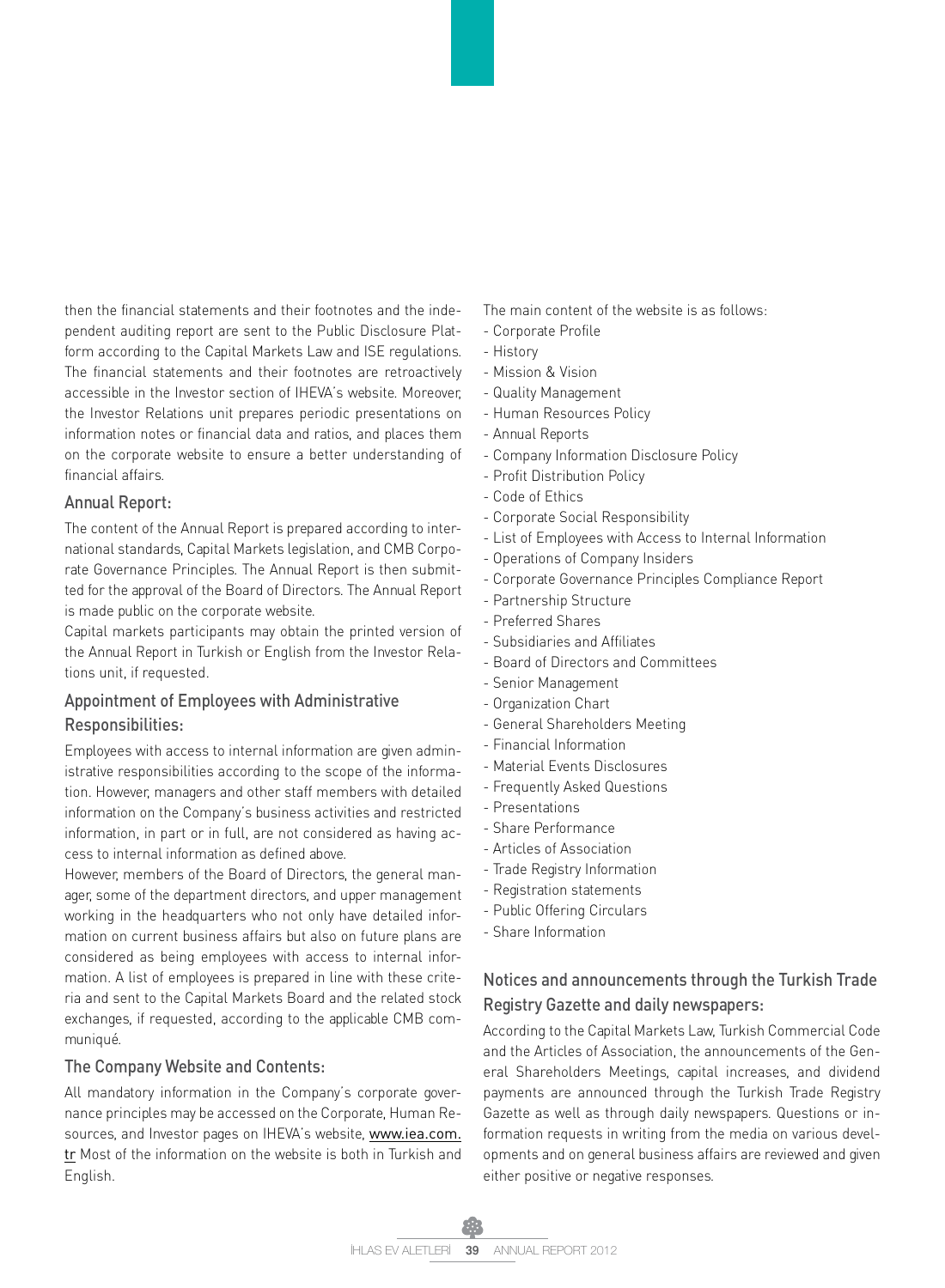#### Meetings and Contacts with Investors and Analysts:

An Investor Relations unit has been established at IHEVA to maintain well-organized relations with both existing and potential shareholders, to answer investors' questions productively, and to work for the improvement of corporate values. Relations with shareholders are managed by this unit in coordination with the Executive Director of Financial Affairs.

Shareholders and analysts may also follow developments at IHEVA through the website regularly updated by the Investor Relations Unit, the information on the Public Disclosure Platform, as well as through direct contact, whether it be in person, by phone, or email.

#### Disclosures on Anticipatory Declarations:

Authorities of Ihlas Holding A.Ş. or IHEVA may release anticipatory declarations from time to time on information disclosure policies. The anticipatory declarations in written documents of the Company are released according to certain assumptions; therefore, investors must be advised that realized results may differ significantly from expected results in anticipatory declarations due to risks, uncertainties, and other factors.

#### 9. The Company Website:

#### www.iea.com.tr

The Company website is used actively for public disclosures. The information posted on the website is constantly updated. As per provisions of relevant regulations, the information posted on the Company website is consistent with the information disclosed; it does not contain contradictory or inaccurate information. The address of the Company website is on the Company's letter head.

The Company website includes information on the trade registry, current status of shareholder and management structures, detailed information on privileged rights, dates and issue numbers of trade registry gazettes where amendments are published, the current version of the Articles of Association, material events disclosures, financial statements, Annual Reports, registration statements, public offering circulars, General Assembly agendas, attendance sheets and meeting minutes, and the voting by proxy form. Moreover, information on the Company's dividend policy, disclosure policy, donation and aid policy, transactions carried out with related parties, the Code of Ethics, remuneration policies for Board of Directors members, executive managers, and managers, as well as the Committees formed within the Board of Directors, members and responsibilities of these Committees, and their work principles is also listed on the Company website. Information regarding the past five years can be found on the Company website.

Our website is also available in English for the benefit of our foreign investors. The Shareholder Relations Unit is responsible for updating, changing, and adding to the Corporate Governance and Investor Relations sections of the Company website.

#### 10. Annual Report

The content of the Annual Report is prepared according to international standards, Capital Markets legislation, and CMB Corporate Governance Principles. The Annual Report is then submitted for the approval of the Board of Directors. The Annual Report is made public on the Company website.

Capital markets participants may obtain the printed version of the Annual Report in Turkish or English from the Investor Relations Unit, if requested.

Annual reports are prepared in detail, so that the public can access accurate and complete information on the activities of the Company.

The Company pays the utmost attention to ensuring that the Annual Report contains information on at least the following topics: - Area of activity

- The industry in which the Company is active, as well as the Company's position in the industry

- The Company's financial status and analysis and evaluation of activity results

- Evaluation of the rating Company, if available

- Detailed explanation of foreseeable risks related to the Company's activities

- Duties and responsibilities, duties outside the Company, and Curriculum Vitaes of managers and Board of Directors members and also information regarding their compliance with the rules set forth by the Company regarding positions held external to the Company

- Distribution of roles among Board of Directors members and their duties and rights

- Duties of managers and Board of Directors members held outside the Company and the declaration of independence from Board of Directors members

- Committee members of the Board of Directors committees, meeting frequency, work principles, on-going activities, and the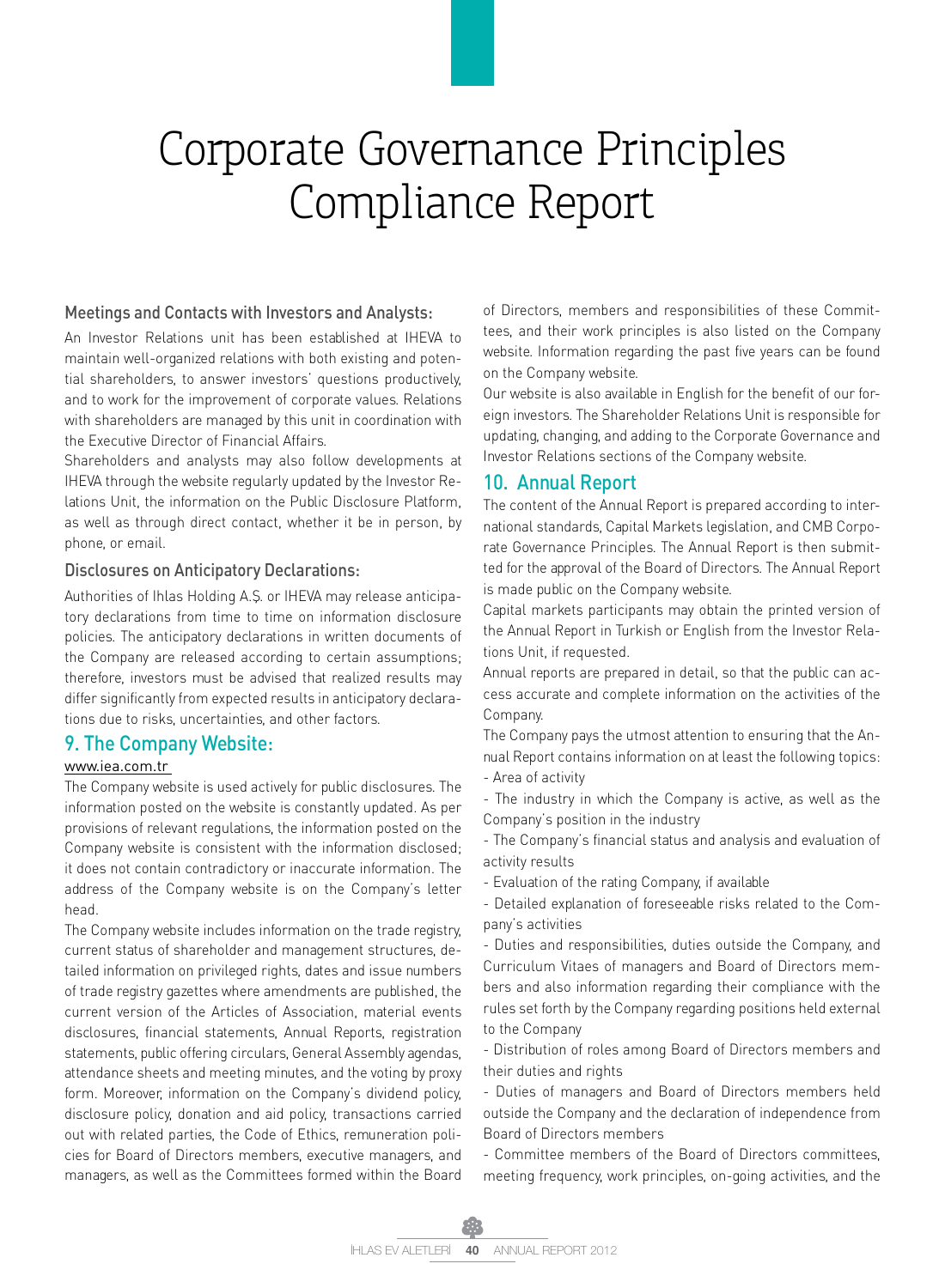Board of Directors' evaluation of committee efficiency

- Number of Board of Directors meetings during the year, and the participation of the Board of Directors members at these meetings

- Explanations on any administrative sanctions and fines given to the Company or the members of the Board of Directors due to non-conformance with legal provisions, if any

- Changes to any laws that may affect Company activities significantly

- Important suits filed against the Company and possible outcomes

- Any conflict of interest between the Company and any organizations from which it receives services like investment consultations or Company ratings and any precautions taken to prevent these conflicts of interest

- Reciprocal shareholdings exceeding five percent

- The Company's corporate social responsibility activities related to employees' social rights, vocational education, and any other activities that have a social or environmental impact

- In order for shareholders with majority shares, Board of Directors members, executive managers, and the spouses and relatives by blood or marriage up to second degree of these persons to compete or perform actions that may result in a conflict of interest with the Company or any of its subsidiaries, the General Assembly must approve these actions before hand

- The Company's profit distribution policy

- If the Board of Directors proposes to not distribute profits to the General Assembly, information on the reasons underlying this proposal along with the use of the profit is given

- The existence, running, and efficiency of internal controls and internal audits

- Justification of why the Chairman of the Board of Directors also holds the position of Chief Executive Officer or General Manager, as applicable

- The Board of Directors is responsible for ensuring that the Company reaches the operational and financial goals predefined and disclosed to the public. If these goals are not achieved then reasons are given

- Remuneration and all other benefits provided to Board of Directors members and executive managers

## SECTION III - STAKEHOLDERS 11. Company Policy Regarding Stakeholders

Stakeholders will be notified of relevant issues upon request, according to the law and the Articles of Association.

Accordingly, employees, suppliers, dealers, and after sales technical service employees are notified of relevant issues regularly and frequently through training seminars and newsletters, all of which contribute to establishing synergy within the Company. The rights of the Company stakeholders are preserved according to law and relevant contracts.

Our Company is obliged to go to any lengths to fulfill customer satisfaction in the marketing of goods and services. Accordingly,

• Suggestions and complaints from end consumers, relevant non-government organizations or public organizations are prioritized on our agenda while solutions for customer satisfaction are created for goods and services purchased by consumers.

• Our products comply with international and national quality standards according to TSE, SGS, UL, TÜV, KEMA KEUR, NMI, and NSF, among others. Our products bear the CE symbol that certifies compliance with mandatory health, safety, environmental, and consumer protection laws. They are offered to consumers as safe-to-use products that are not harmful to human health nor jeopardize the safety of plants, animals, or the environment, when used as intended.

• Necessary precautions are taken in inter-Company procedures to prevent products that are below standard from passing through our manufacturing process and quality control system; and to compensate for and repair goods and services that are below standard. Furthermore, we have implemented joint measures with suppliers to ensure that their suppliers comply with these standards.

• Additionally, goods and services that fall below standard despite all precautionary measures are repaired and recompensed. Hence, although the minimum legal period for a warranty is two years, all of our appliances come with three year warranties.

## 12. Participation of Stakeholders in Management

Extensive weekly quality meetings are attended by teams from production, supply, after sales service, and management. Stakeholders are encouraged to participate in management by examining the quality of products and the after sales services.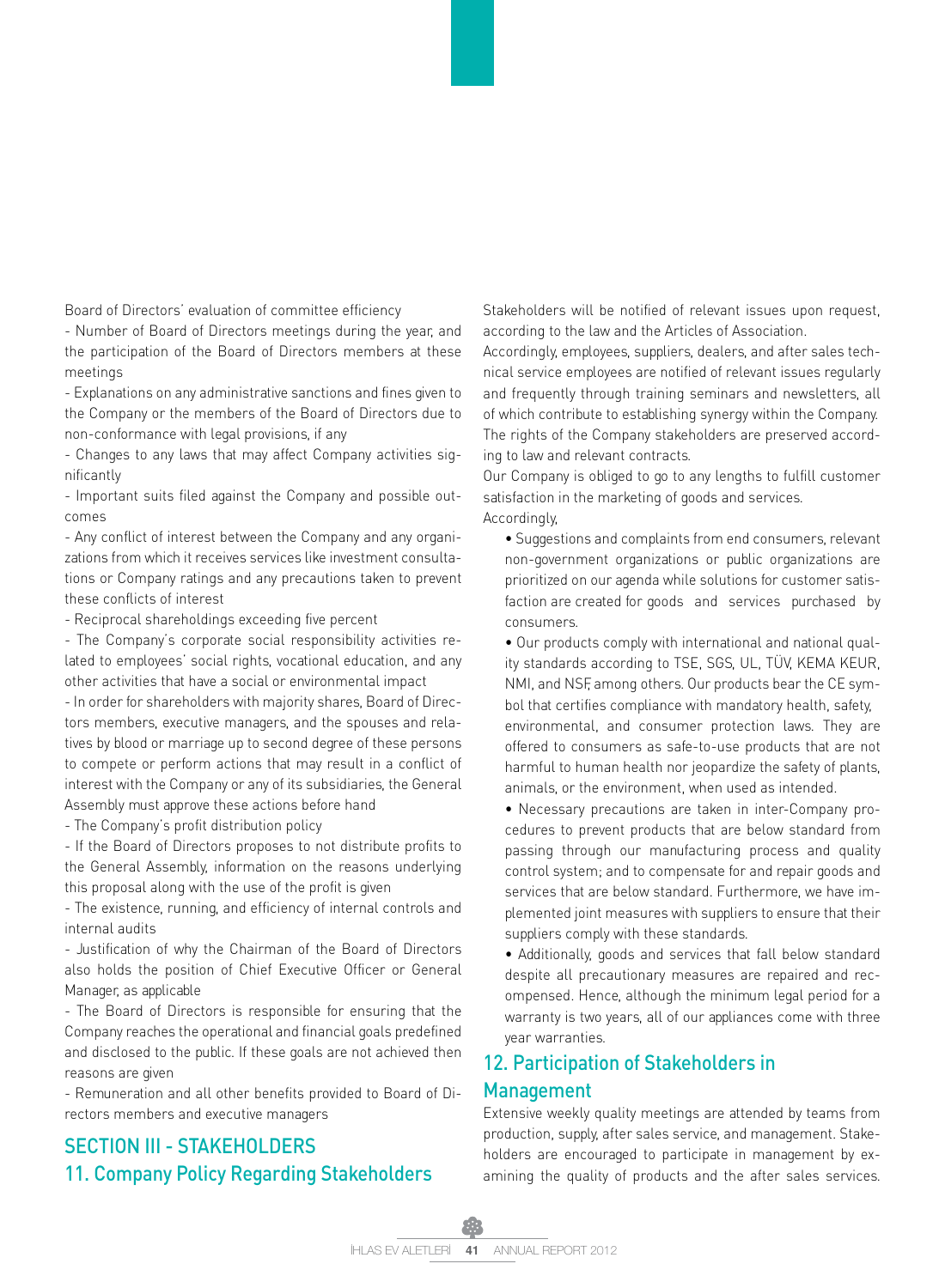Stakeholders are also encouraged to participate in evaluating the latest developments of ongoing projects.

We anticipate the establishment of models that encourage the participation of stakeholders (primarily Company employees) in management without impeding operations. With this in mind, we have taken steps towards the effective involvement of employees in management by providing them with training seminars. These seminars are conducted by experts in areas that include learning about the Company, developing learning skills, dealing with change, human relations, and business, among others. Our vocational education activities for employees are ongoing.

## 13. Human Resources Policy

Based on the belief that investment in people is always rewarded, our Company's human resources policy aims to create a productive, knowledgeable, and optimally-performing team, open to continuous improvement.

Moreover, our Company's Board of Directors adopts and implements the following principles in full, as per the CMB Corporate Governance Principles, Section III, Article 4:

- Providing equal opportunities for employees
- Informing employees of their employee rights, career and Company opportunities
- Providing a safe work environment for employees
- Having no discrimination between employees and preventing maltreatment in the workplace

As part of our human resources policy, Mr. Mustafa Salih Yazıcı acts as the human resources representative and manages employee relations.

There have been no specific complaints from employees with regard to discrimination.

On December 22, 2010, the Board of Directors evaluated a draft study prepared by the Human Resources unit on revising the existing personnel guidelines and drawing up an updated set of guidelines, defining such matters as appointments, promotion, advancement, reward, motivation and punishment (warnings, termination of employment, etc.) and including them in the guidelines. This study has been incorporated into the Company Quality Manual and put it into force as of the date of decision.

## 14. Code of Ethics and Social Responsibility

The Company's Code of Ethics has been disclosed to the public

via the website.

#### Code of Ethics

Our Board of Directors proposes that the Company must show that capital markets are reliable above all else; thus, the Code of Ethics is extremely important. However, the precedence of the law, and thus the need to be an advocate of the law, must come first in the principles.

Moreover, members of our Board of Directors propose that the Company's general manager, chief financial officer, and accounting and finance department managers must do the following:

- 1. Provide complete, fair, accurate, timely, and clear information in all reports and documents disclosed to the public and submitted to the regulators of capital markets where the Company is registered
- 2. Act in compliance with all laws, regulations, and principles to which the Company and its shareholders are bound
- 3. Act according to the letter and spirit of these principles of ethics and strive to establish a corporate culture that sets the foundation for compliance with laws and Company policies in all business activities of the Company

Furthermore, individuals who may be considered as having inside knowledge must maintain the confidentiality of information included in financial statements not disclosed to the public according to the Code of Ethics.

A member of the Board of Directors may not disclose confidential information or information with trade secret status regarding the Company to the public.

Our employees:

- Are honest, reliable, ethical individuals who care about moral values and who do not compromise these values under any circumstance
- Perform their responsibilities in Company departments or units in a disciplined, attentive, dedicated and objective manner while abiding by the confidentiality principles for the benefit of the Company
- Fulfill their responsibilities to the best of their abilities in order to help increase Company profitability and market share
- Act, speak, and dress reasonably and properly
- Interact with others, both within and outside the Company, in a courteous, proper, modest, active, and positive manner; manifesting these characteristics in all relationships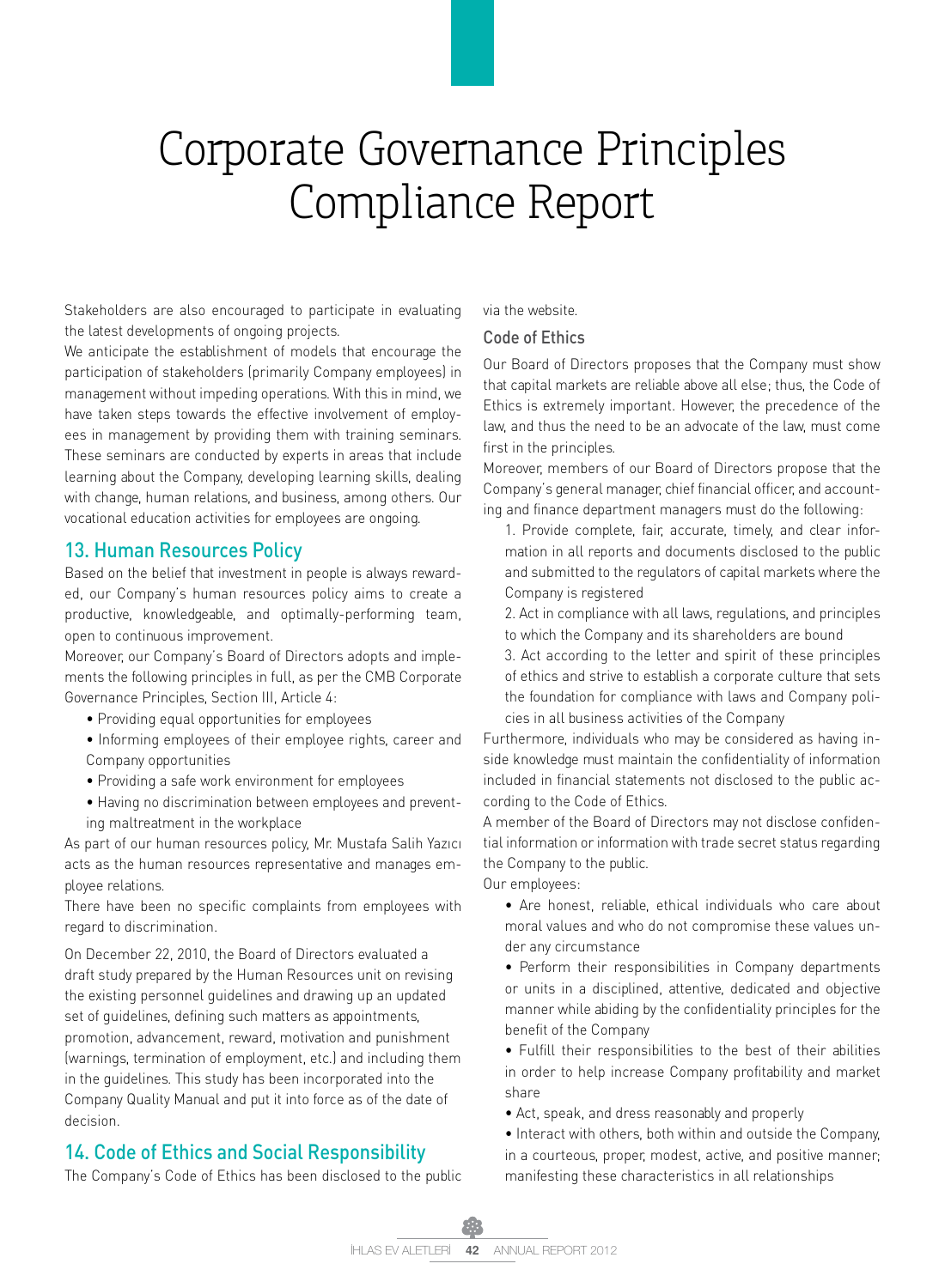• Abide by laws, professional principles, and relevant legislation

• Evaluate different opinions, points of views, and suggestions in an open minded manner to find a middle ground and to decide upon the most effective, sound, and applicable decisions for the Company

• Forego all types of illegal activities

• Refrain from engaging in behavior that is contrary to justice, sincerity, integrity, reliability and social responsibility principles

• Cooperate with other employees towards common goals by communicating with them in a respectful and considerate manner while conducting their duties

• Are obliged to decline offers for personal profit immediately, and report them to relevant authorities and their superiors

• Are obliged to decline gifts from existing or potential customers and suppliers, aside from at conventions

As a manufacturing Company, it is the common goal of management and all of our employees to remain up to date with global quality standards, to produce green and energy efficient products, to design ergonomic products that ease the everyday lives of people, and to manufacture quality products rather than to control quality.

Checking Compliance with the Code of Ethics

• The employees must take the requisite measures to prevent the violation of the Code of Ethics in any way.

• The employees must report any situation where they suspect that violation of the Code of Ethics has occurred to executives or the Internal Auditing Manager.

• The Internal Auditing Department ensures accordance with the Code of Ethics, policies and procedures of the Company in cooperation with the Legal (or Company lawyers), Accounting-Finance, Human Resources and other departments.

• The Internal Auditing Manager reports directly to the Audit Committee and offers an independent opinion.

Sanctions to be Enforced in the Event of a Violation of the Code of Ethics As investigating a violation of the Code of Ethics is a delicate matter requiring expertise, it is the responsibility of the Audit Committee.

• The Internal Auditing Manager submits regular reports of any violations, and any corrective and preventive actions taken, to the Audit Committee.

• If allegations regarding employees are criminal, the Committee acts in cooperation with the Legal Department or Company lawyers and conducts the investigation jointly with them.

The email address etik@iea.com.tr, forwarded to the Audit Committee, was created to allow our stakeholders, consisting of shareholders, customers, suppliers and personnel, to report transactions not conforming to the legal or ethical values of our Company.

Disciplinary Penalties

• In case of violation of the Code of Ethics, our Company will make an effort to determine the most appropriate disciplinary penalty for the violation, within the framework of the Personnel Guidelines.

• Generally, a warning letter will be sent for a first-time and non-indictable offense.

• With more serious violations, penalties such as issuing a letter of caution and termination of the employment contract may be considered.

• Disciplinary penalties are not restricted solely to cases of violation of the Code of Ethics. There are also penalties for other matters; these are included in the Personnel Guidelines.

#### Corporate Social Responsibility

Our Company complies with laws and regulations pertaining to public health, the environment, the consumer, and the Code of Ethics when supporting economic development and working towards our goal to improve the quality of life. Our Company employs no child workers, prevents all types of forced labor and labor under pressure and is non-discriminatory in the recruitment and employment processes.

Our Company promotes an approach of prevention before damage in environment-related matters.

Our Company follows environmental, regional, and public social projects and anticipates leading in this area through supporting appropriate projects.

Our Company separates waste at its source according to the Packaging Waste Regulation and contributes to recycling by giving packaging waste to licensed companies.

In order to spread a more effective environmental responsibility, our Company has a packaging waste certification contract with Consumer and Environmental Education Foundation (TÜKÇEV) to raise public awareness about decreasing packaging waste at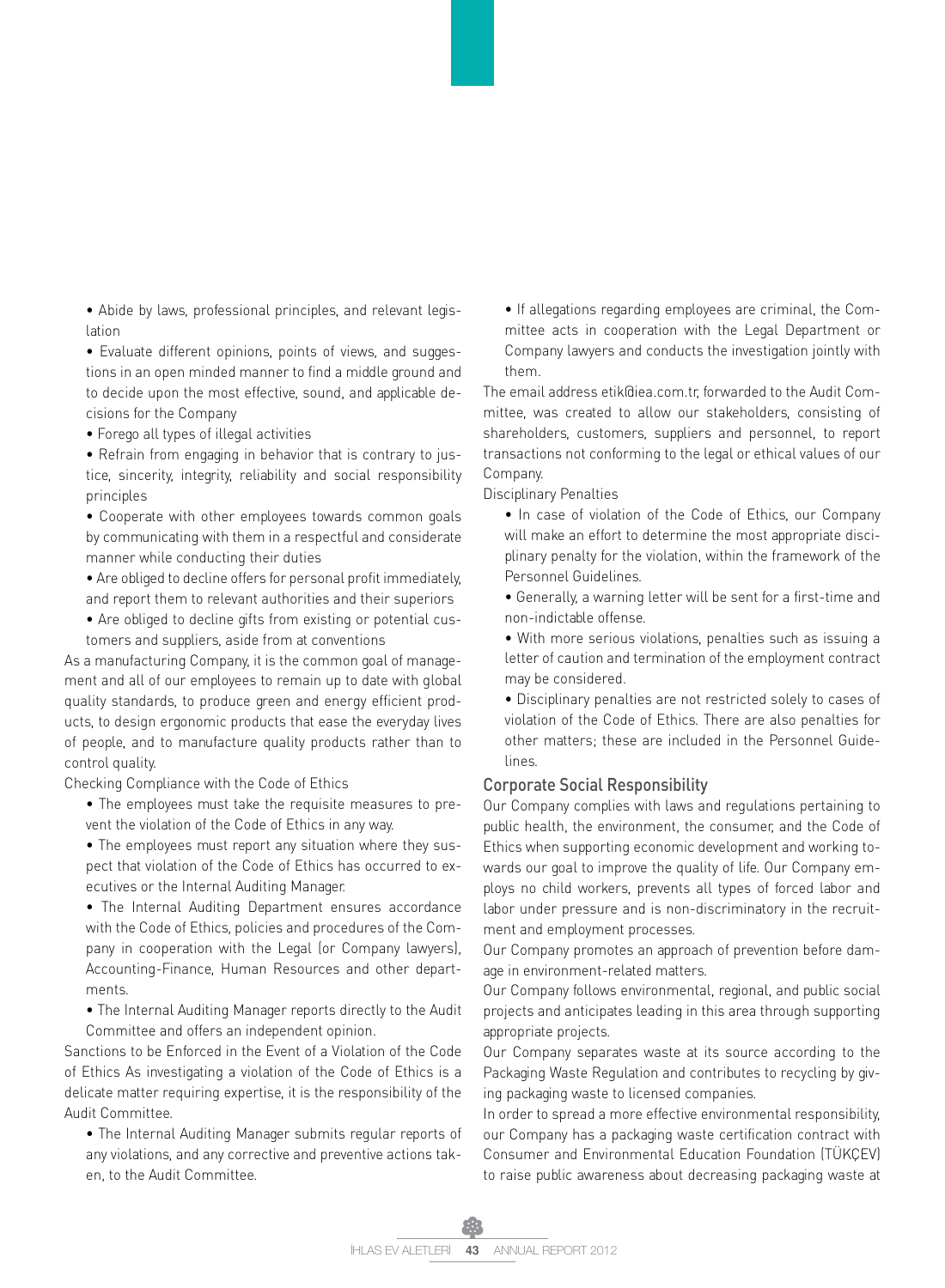its source, collecting and recycling packaging waste, environmental issues, developing environmental sensitivity, developing projects and training activities regarding recycling.

There was no damage to the environment during this period. Our Company had no activities that required an environmental impact evaluation report.

We have sponsored the Career Summit, held on Wednesday June 20, 2012, where participants shared their experiences with young individuals. Among the participants were, Suat Kilic, Minister of Youth and Sports, A. Mücahid Ören, Vice Chairman of the Board of Directors of Ihlas Holding, Ferit Şahenk, Chairman of the Board of Directors of Doğuş Holding and Garanti Bankası, Vedat Akgiray, Chairman of the Capital Markets Board, Hüseyin Avni Mutlu, Governor of Istanbul, Süreyya Ciliv, Chief Executive Officer of Turkcell, Murat Akgiray, Chairman of the Board of Directors of Bimeks, Medya Derneği Başkanı ve Karikatürist Salih Memecan, Cartoonist and President of the Media Association, and Sadık Söztutan, Sports Columnist at Türkiye Gazetesi.

## SECTION IV – BOARD OF DIRECTORS 15. Structure and Composition of the Board of **Directors**

The description of the Board of Directors in Article 7 of the Articles of Association of our Company is as follows.

"Administration and operations of the Company will be executed by a Board of Directors, whose number of members can range from five to eleven. Each of the members will be selected by the General Assembly.

Main criteria, election, term of duty, work principles, areas of responsibility, and so on are performed according to the provisions stated in the Turkish Commercial Code, Capital Markets Law, and other related laws.

The number and qualifications of independent members allowed on the Board of Directors is determined based on corporate governance regulations stated in the Capital Markets Law. Establishment of committees, responsibilities of these committees, and their work principles are composed in line with the provisions of the Turkish Commercial Code, Capital Markets Law, and regulations related to corporate governance in the Capital Markets Law, as well as other laws."

As stated above, our Company's Board of Directors includes executive and non-executive members; more than half of the members are non-executives. The chairman of the Board of Directors is not the General Manager. Our Board of Directors consists of seven members, three of whom are independent.

The table below lists the names, responsibilities, and terms of duty of the members of the Board of Directors elected at the General Assembly held on May 31, 2012.

| Name Surname      | Title                                                           | Date Flected | <b>Term of Duty</b> |
|-------------------|-----------------------------------------------------------------|--------------|---------------------|
| Abdullah Turalı   | Chairman of the Board of Directors                              | 31.05.2012   | 31 05 2015          |
| Sedat Kurucan     | Vice Chairman of the Board of<br>Directors and General Manager  | 31.05.2012   | 31.05.2015          |
| Mehmet Küsmez     | Member of the Board of Directors<br>and Chief Financial Officer | 31.05.2012   | 31.05.2015          |
| H Aley Volkan     | Member of the Board of Directors                                | 31.05.2012   | 31.05.2015          |
| Tolga Sönmez      | Member of the Board of Directors                                | 31 05 2012   | 31 05 2015          |
| Salman Ciftci     | Member of the Board of Directors                                | 31.05.2012   | 31.05.2015          |
| Ahmet Olgun       | Member of the Board of Directors                                | 31.05.2012   | 04.03.2013          |
| A. Murat Memioğlu | Member of the Board of Directors                                | 04.03.2013   | 31.05.2015          |

Pending the approval of the first General Assembly, Murat Memioğlu has been elected to replace Ahmet Olgun, who resigned from his duty on March 4, 2013, for the remainder of Ahmet Olgun's term of duty. With Board of Directors decision number nine dated April 19, 2012, the role of Nomination Committee has been given to the Corporate Governance Committee. With decision number four dated May 2, 2012, the Committee has nominated three independent members. The Committee has informed the Board of Directors that the these candidates fulfill the criteria set forth in Article 4.3.7 of Communiqué Serial IV, No: 56 of the Capital Markets Board and that they have the necessary technical education, experience, and knowledge to fulfill their roles as required. This issue has been presented to the shareholders during the General Assembly held on May 31, 2012, and their approval has been sought. There were no circumstances in the 2012 operating period that jeopardized the independence of the independent members of the Board of Directors in any way. The responsibilities carried out by the members of the Board of Directors outside the Company are regulated by the Turkish Commercial Code with no additional restrictions.

Curriculum Vitaes and independence statements of the Board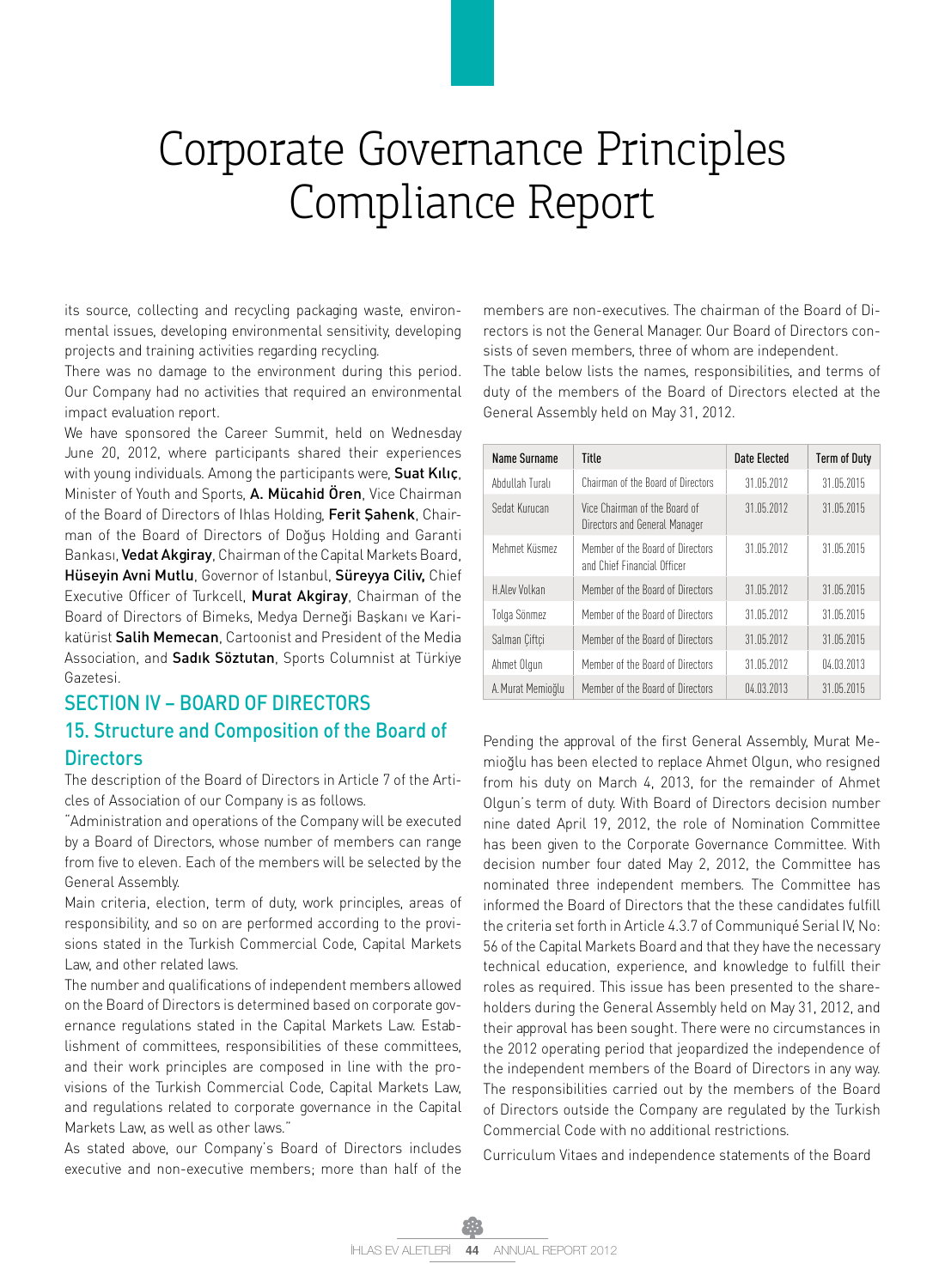of Directors Members are as follows:

#### Abdullah Turalı, Chairman of the Board of Directors

Elected on May 31, 2012 for a three-year term, until the General Assembly to be held at the end of the third year. Jointly authorized to represent and bind the Company.

Abdullah Turalı, born in Kırklareli in 1956, graduated from Istanbul Vefa High School and then from the Economics Faculty at Istanbul University in 1982. He worked at the Ministry of Labor Employment Agency's Istanbul branch office between 1977 and 1982. From 1994, Abdullah Turalı has held the position of manager in various departments at Ihlas Holding A.Ş. Currently he is the chairman of the Board of Directors of Ihlas Home Appliances.

Abdullah Turalı also serves as the Vice Chairman of the Board of Directors of Ihlas Pazarlama A.Ş., İhlas Pazarlama Yatırım Holding A.Ş., Ihlas Madencilik A.Ş., Detes Enerji Uretim A.Ş., Bisan Bisiklet Moped Otomotiv San.Tic A.Ş, Bisiklet Pazarlama San.ve Tic. A.Ş. He is a member of the Board of Directors of Kristal Kola and Meşrubat Sanayi ve Ticaret A.Ş., İhlas Meşrubat A.Ş., and Armutlu Tatil ve Turizm Işletmeleri A.Ş., and General Manager of Mir Iç ve Dış Ticaret Maden San.Ltd. Şti.

## Sedat Kurucan, Vice Chairman of the Board of Directors and General Manager

Elected on May 31, 2012 for a three-year term, until the General Assembly to be held at the end of the third year. Jointly authorized to represent and bind the Company.

Born in 1960 in Ordu, Kurucan completed his primary education in Ordu, his middle education at the Bursa Mustafakemalpaşa Middle School and completed high school at the Çanakkale-Gökçeada Atatürk Teacher's High School. Kurucan graduated as a mechanical engineer in 1982 from Istanbul Technical University, Faculty of Mechanical Engineering. He has completed his masters education on gas turbines in Eskişehir Osman Gazi University. Kurucan worked at the Air Forces Command, Eskişehir Airplane Engine Maintenance Factory, for six years, followed by eleven-year tenure at the Eskişehir TUSAŞ F16 Engine Factory, on Contract and Quality Matters under the responsibility of the U.S. Ministry of Defense. He resigned in 1999, and assumed senior management duties at Ihlas Pazarlama and IHEVA, Ihlas Holding companies. He is married and has two children. He is fluent in English and has a fundamental knowledge of French. Sedat Kurucan is a member of the Board of Directors of İhlas Pazarlama Yatırım Holding A.Ş.

#### Mehmet Küsmez, member of the Board of Directors and Chief Financial Officer

Elected on May 31, 2012 for a three-year term, until the General Assembly to be held at the end of the third year. Jointly authorized to represent and bind the Company.

Born in 1970 in Karabük, Küsmez completed his primary through high school education there and graduated from Karabük Demir Çelik High School in 1987. He has worked at IHEVA since 1990, with middle and senior executive duties in the Accounting, Finance and Planning Departments. He has been a member of the Board of Directors since 2001 and has also served as Chief Financial Officer since 2004. He is married with two children.

#### H. Alev Volkan, member of the Board of Directors

Born in 1952, H. Alev Volkan studied at the Istanbul Economic and Commercial Sciences Academy. She has worked as a public officer at Haseki Hospital between 1970 and 1976. From 1976 to 1994 Volkan worked as Chief of Cost Accounting and Accounting Manager, respectively, at Penyelüks Hasan Gürel Kombine Tekstil Işletmeleri A.Ş. She resigned and began working at Ihlas Holding A.Ş. in February of 1994. H. Alev Volkan has Capital Market Activities Advanced Level License and Corporate Governance Rating Expertise License certificates. Currently, she is working as Assistant Financial Affairs Coordinator, Capital Markets Law Compliance and Corporate Governance Applications Manager at Ihlas Holding A.Ş.

### Tolga Sönmez, independent member of the Board of **Directors**

Born in 1973 in Ankara, Tolga Sönmez began studying in the Economics Department of the Faculty of Economics and Administrative Sciences at Anadolu University in 1992 and graduated in 1996. Afterwards, Sönmez went to London and finished the Banking and Finance Certificate Program at London Guildhall University. In 1997, he began his career as a Finance Specialist at Ihlas Holding A.Ş. In 2002, Tolga Sönmez transferred to FFK Fon Finansal Kiralama A.Ş., Ülker Group's subsidiary in leasing. Sönmez left his position as Finance Manager at FFK Fon Finansal Kiralama A.Ş. in 2008 and worked as Finance Manager for Baklavacı Güllüoğlu A.Ş. until March 2011. Currently, he is working as Financial Affairs Coordinator at Boer Electronics. Sönmez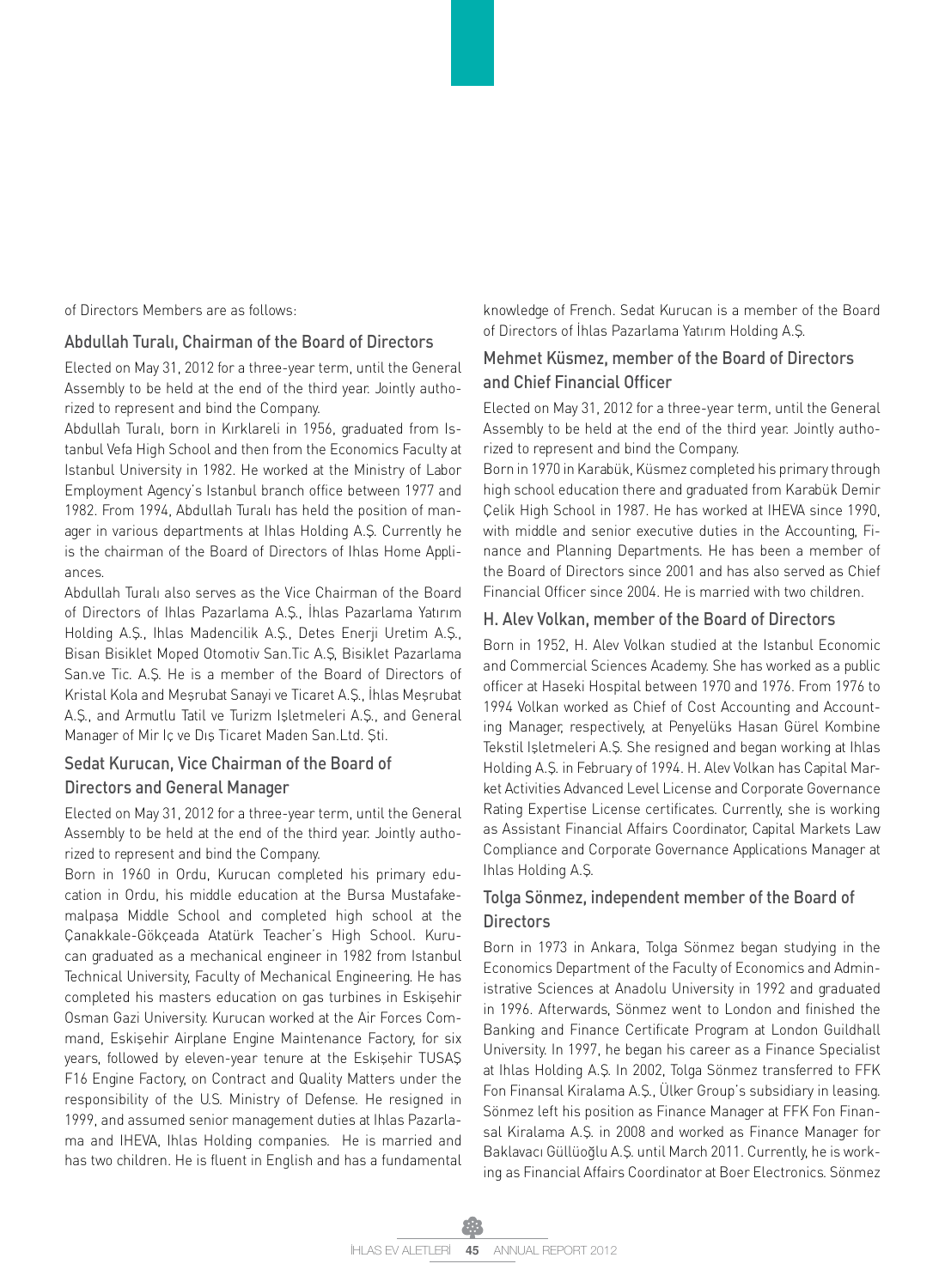is married and has one daughter. Tolga Sönmez has participated in many seminars nationwide and internationally. He has also taken the stand as speaker at the Finance Summit organized by the Finance Club of Middle Eastern Technical University.

### Salman Çiftçi, independent member of the Board of **Directors**

Born in Sivas in 1971, Salman Çiftçi began studying in the Economics Department of the Faculty of Economics and Administrative Sciences at Uludağ University in 1989 and graduated in 1993. Same year, Çiftçi began working as an Accounting Specialist in Bank Accounting at Ihlas Holding A.Ş. Then, in 1996, he transferred to BKR Işık Yeminli Mali Müşavirlik A.Ş as Tax Auditor. He left this position in 1997 to become Assistant Accounting Manager, and later Accounting Manager, at Ihlas Hayat Sigorta A.Ş. In 2004, he became the Financial Affairs Manager at JFK Hospital, a foreign-partnered institution. In 2011, Çiftçi began working at his current position as Group Accounting Manager at German Hospitals Group, also a foreign-partnered institution. Salman Çiftçi is a certified Independent Accountant and Financial Advisor; and has certificates related to the new Turkish Commercial Code and SME IFRS. Ciftci is also married and has two children.

## Ahmet Olgun, independent member of the Board of **Directors**

Ahmet Olgun was born in Istanbul in 1979. He completed his elementary school and middle school education in Bursa. In 2001, he graduated from the Electronic Engineering department at Uludağ University. Upon completing his military service as an English teacher, Olgun started his career as a Product Manager at LG Electronics Inc. Turkey branch. Between 2007 and 2008, he worked as the Technical Services Manager in Sony Ericsson Mob. Com. AB Turkey branch. Since 2009, he has been working as the Technical Service Manager for Telpa Telekomünikasyon Tic. A.Ş. Olgun has resigned from his duty as of March 4, 2013.

## A. Murat Memioğlu, independent member of the Board of Directors

Born in Istanbul on February 9, 1977, Murat Memioğlu studied at Denizli Anadolu High School and Izmir Y. Science High School. He graduated holds a Computer Engineering degree from Yıldız Technical University. Memioğlu has been developing CRM, ERP, e-Commerce, internet and intranet applications, data mining, and various financial systems integration projects for the last 16 years. Having worked at various companies in the informatics industry and managed multiple projects, Memioğlu is working as an Information Technologies manager at a leading e-commerce Company. Murat Memioğlu speaks advanced English and basic German.

Pending the approval of the first General Assembly, Murat Memioğlu has been elected to replace Ahmet Olgun, who resigned from his duty on March 4, 2013, for the remainder of Ahmet Olgun's term of duty.

## STATEMENT OF INDEPENDENCE

I hereby declare that, neither I, nor my spouse, nor any of my relatives by blood or marriage up to third degree have had any direct or indirect employment or a commercial relationship in terms of equity or any other significant matter with Ihlas Ev Aletleri İmal. San. ve Tic. A.Ş. or any of its subsidiaries, or any legal entities where shareholders possessing more than five percent shares in the Company, directly or indirectly, are involved in the management or equity of the Company;

For the past five years, I have not been employed or held role as a Board of Directors member at any of the companies that have executed some or all of the Company's activities and operations within the scope of signed contracts, primarily in companies that have undertaken the auditing, rating, and consultancy of the Company;

For the past five years, I have not been employed, owned shares, or held a role as a Board of Directors member at any of the companies that have procured a significant level of services and products to the Company;

I will contribute to the Company's activities, remain impartial during conflict of interests between shareholders, decide freely keeping the rights of stakeholders in mind, and set aside enough time to monitor the Company's operations and fulfill the needs of the role I have undertaken. May 2, 2012 Tolga Sönmez

## STATEMENT OF INDEPENDENCE

I hereby declare that, neither I, nor my spouse, nor any of my relatives by blood or marriage up to third degree have had any direct or indirect employment or a commercial relationship in terms of equity or any other significant matter with Ihlas Ev Aletleri İmal. San. ve Tic. A.Ş. or any of its subsidiaries, or any legal entities where shareholders possessing more than five percent shares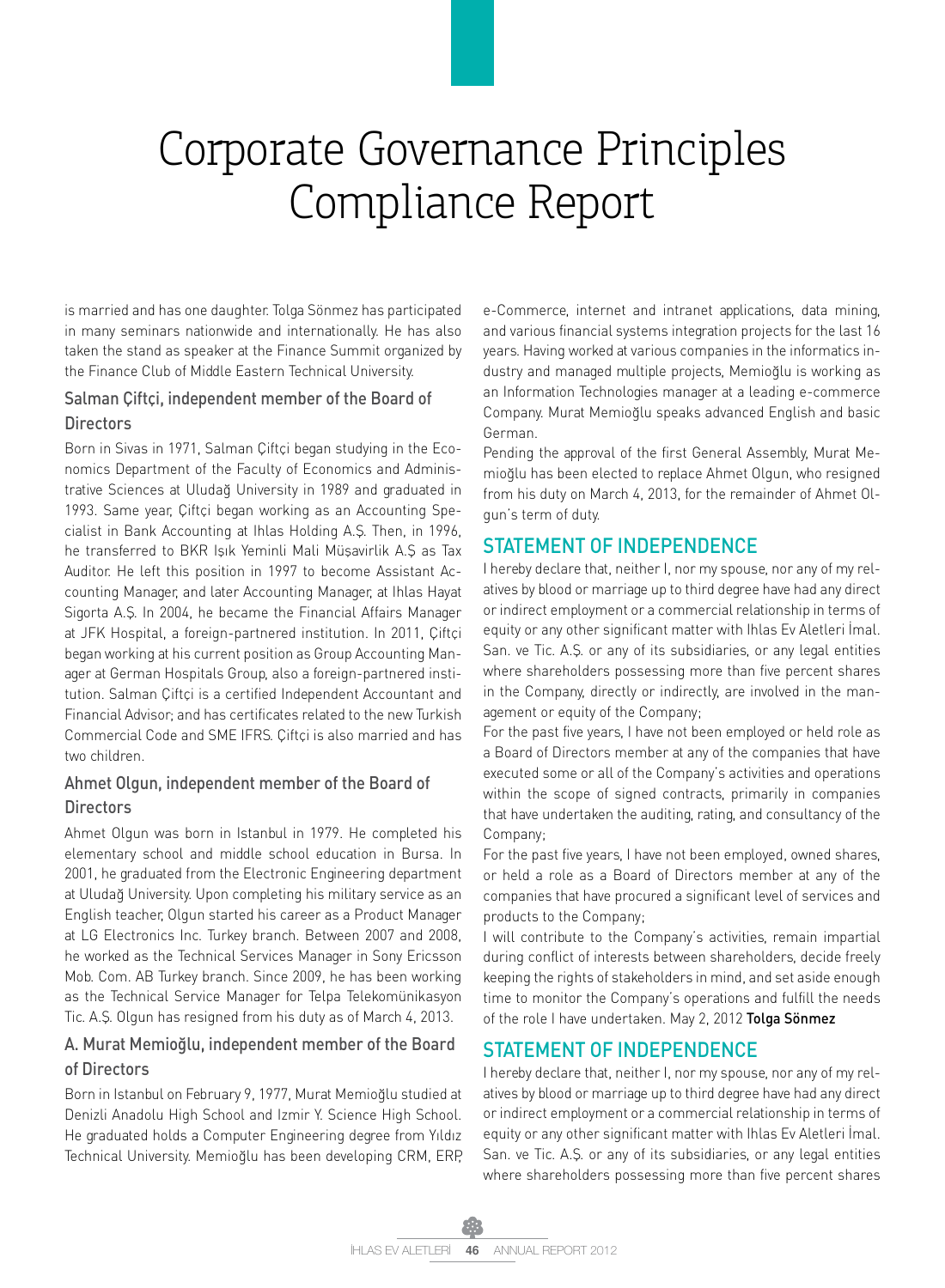in the Company, directly or indirectly, are involved in the management or equity of the Company; For the past five years, I have not been employed or held role as a Board of Directors member at companies that have executed some or all of the Company's activities and organization within the scope of signed contracts, primarily in companies that have undertaken the auditing, rating, and consultancy of the Company; I will contribute to the Company's activities, remain impartial during conflict of interests between shareholders, decide freely keeping the rights of stakeholders in mind, and set aside enough time to monitor the Company's operations and fulfill the needs of the role I have undertaken. May 2, 2012 Salman Çiftçi

#### STATEMENT OF INDEPENDENCE

I hereby declare that, neither I, nor my spouse, nor any of my relatives by blood or marriage up to third degree have had any direct or indirect employment or a commercial relationship in terms of equity or any other significant matter with Ihlas Ev Aletleri İmal. San. ve Tic. A.Ş. or any of its subsidiaries, or any legal entities where shareholders possessing more than five percent shares in the Company, directly or indirectly, are involved in the management or equity of the Company;

For the past five years, I have not been employed or held role as a Board of Directors member at companies that have executed some or all of the Company's activities and organization within the scope of signed contracts, primarily in companies that have undertaken the auditing, rating, and consultancy of the Company; I will contribute to the Company's activities, remain impartial during conflict of interests between shareholders, decide freely keeping the rights of stakeholders in mind, and set aside enough time to monitor the Company's operations and fulfill the needs of the role I have undertaken. May 2, 2012 Ahmet Olgun

### STATEMENT OF INDEPENDENCE

I hereby declare that, neither I, nor my spouse, nor any of my relatives by blood or marriage up to third degree have had any direct or indirect employment or a commercial relationship in terms of equity or any other significant matter with Ihlas Ev Aletleri İmal. San. ve Tic. A.Ş. or any of its subsidiaries, or any legal entities where shareholders possessing more than five percent shares in the Company, directly or indirectly, are involved in the management or equity of the Company;

For the past five years, I have not been employed or held role as a Board of Directors member at companies that have executed some or all of the Company's activities and organization within the scope of signed contracts, primarily in companies that have undertaken the auditing, rating, and consultancy of the Company; For the past five years, I have not been employed or held role as a Board of Directors member at any of I will contribute to the Company's activities, remain impartial during conflict of interests between shareholders, decide freely keeping the rights of stakeholders in mind, and set aside enough time to monitor the Company's operations and fulfill the needs of the role I have undertaken. May 2, 2012 A. Murat Memioğlu

## 16. Operating Principles of the Board of **Directors**

Matters regarding the manner and frequency of Board of Directors meetings, meeting and decision quorum, method of objection to Board decisions, and the validity of Board decisions are carried out within the framework of Turkish Code of Commerce provisions.

The agenda of Board of Directors meetings consists of matters decided in the previous meeting to be discussed again in the next board meeting, and matters determined by the senior management of the Company. Any board member may add other items to the agenda by notifying senior management. Matters that need to be discussed by the board are communicated to the Board of Directors secretariat and collected in order to draw up the agenda for the next meeting.

The Board of Directors holds an ordinary meeting at least once a month; however, members of the Board of Directors may convene in extraordinary situations and make decisions on important matters on the agenda. The Chairman, Vice Chairman and each board member is entitled to call the Board to meeting and/ or add matters he/she wishes discussed to the related meeting, by notifying all other members at least one (1) day before the meeting. Invitations for these meetings are communicated by mail or telephone by the Board of Directors secretariat.

The Board of Directors secretariat is operated by an expert reporting to the Chairman of the Board of Directors. All questions posed and all matters discussed during meetings are recorded in the meeting minutes. Members of the Board of Directors attend all the meetings as a principle. However, for important matters pertaining to activities of the Company, all members of the Board of Directors are expected to be present at these meetings in person. The following agenda items can only be approved by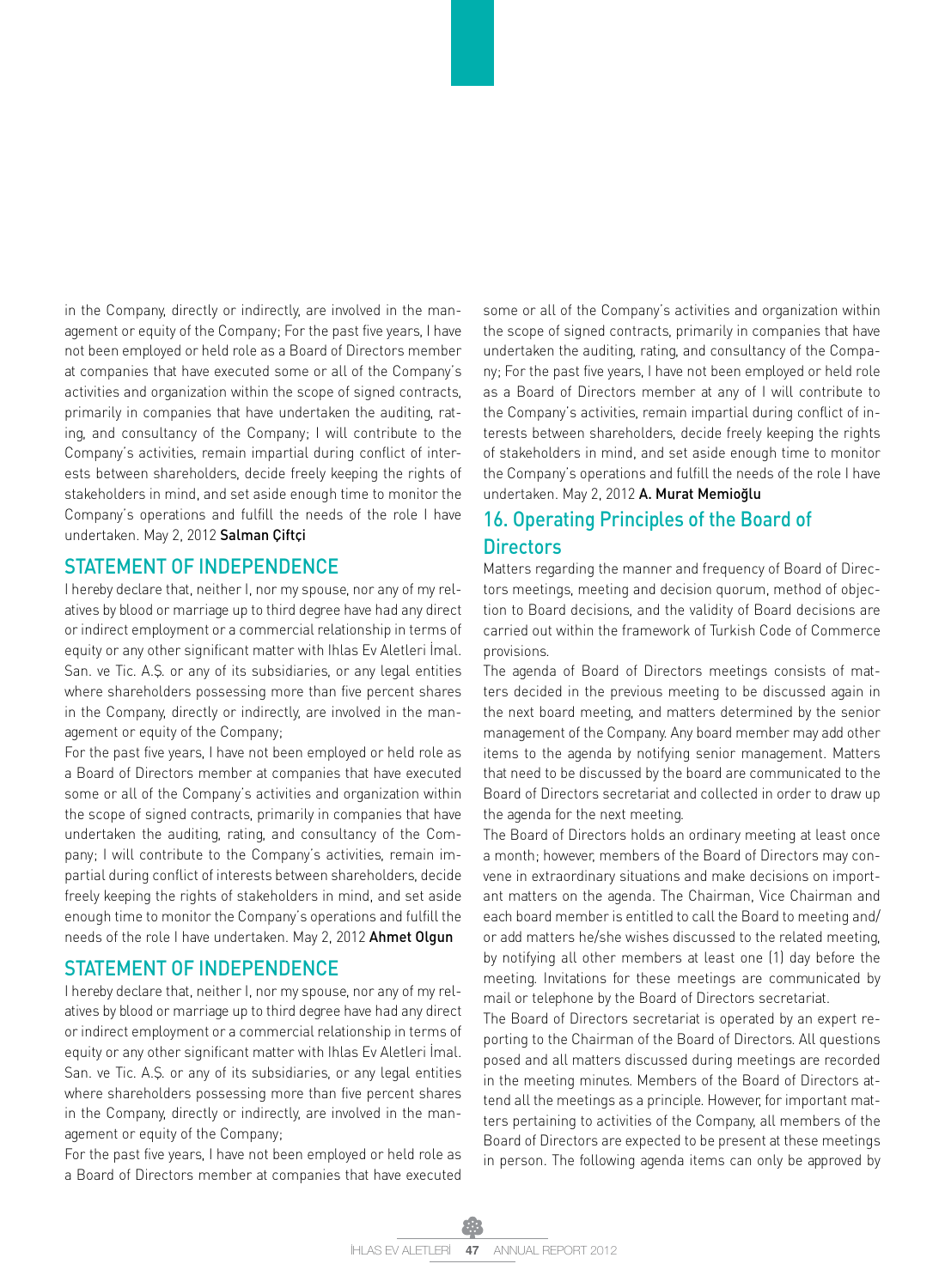members of the Board of Directors who are present, in person, at the Board of Directors meeting:

- Determining areas of activity of the Company
- Matters related to calling the General Assembly to ordinary/extraordinary meeting and organization of the meeting
- Finalizing the yearly activity report
- Electing the Chairman of the Board of Directors, an acting Chairman and appointing new members
- Establishing or terminating administrative units
- Appointing or dismissing the Chief Executive Officer/General Manager
- Establishing committees
- Determining the dividend policy of the Company and the term profit amount to be paid out
- Capital increases or decreases
- All members of the Board of Directors, including the Chairman, have one vote and no member has a weighted vote right.
- During 2012, the Board of Directors held 23 meetings; all of which were attended by all members.
- No administrative sanctions or fines were given to the Board of Directors due to non-conformance with legal provisions.
- Questions and opinions have been submitted by Board of Directors Members during the Board of Directors meetings; they are not recorded but a final decision is recorded for all items. The Articles of Association do not grant weighted voting rights or veto rights to any of the Board of Directors members.
- There are no transactions with related parties or material transactions; nor are there any decisions regarding these transactions unapproved by independent members of the Board of Directors.

## 17. Number, Structure, and Independence of Committees Established by the Board of **Directors**

An auditing committee and a corporate governance committee have been established within the Board of Directors according to corporate governance principles. The committees consist of two members; the chairmen are independent members of the Board while the others are non-executive members of the Board. Members of the Board of Directors cannot be on more than one committee.

In line with Article 4.5.1 Communiqué Serial IV, No: 56 on "Determination and Application of Corporate Governance Principles" of the Capital Markets Board, it was decided during the Board of Directors meeting on April 19, 2012 that the roles of "Nomination Committee", "Early Detection of Risk Committee", and "Remuneration Committee" will be undertaken by the Corporate Governance Committee.

Duties and work principles of the Committees were accepted by the Board of Directors decision number nine dated April 19, 2012, and are carried out according to these procedures.

Role distribution and qualifications of the Committee members are as follows:

Corporate Governance Committee Chairman: Murat Memioğlu (Computer Engineer, Independent Member)

Corporate Governance Committee Member: H.Alev Volkan (Assistant Financial Affairs Coordinator, Board of Directors Member)

Auditing Committee Chairman: Salman Çiftçi (Financial Advisor, Independent Member)

Auditing Committee Member: Tolga Sönmez (Financial Advisor, Independent Member)

The Auditing Committee met five times during the 2012 fiscal year, which ended on December 31, 2012. The proposal decision from these meetings was adopted by the Board of Directors.

The Corporate Governance Committee met six times during the 2012 fiscal year, which ended on December 31, 2012. The proposal decision from these meetings was adopted by the Board of Directors.

## 18. Internal Control and Risk Management Mechanism

The Company's internal control structure links the organization's goals, risks identified, and control activities. Furthermore, it is focused on minimizing all types of risks that may prevent the group from reaching its goals. Thus, the elements of internal control are gathered under three groups.

#### 1- Control Environment

Opinions and approaches of Management Organizational structure of the Company Functions of the Board of Directors and the Auditing Committee Distribution of authorities and responsibilities

Management's monitoring methods

Company's human resources policies, procedures, employee structure and status

External factors

#### 2- Accounting System

Company's accounting system and infrastructure Whether recorded transactions exist